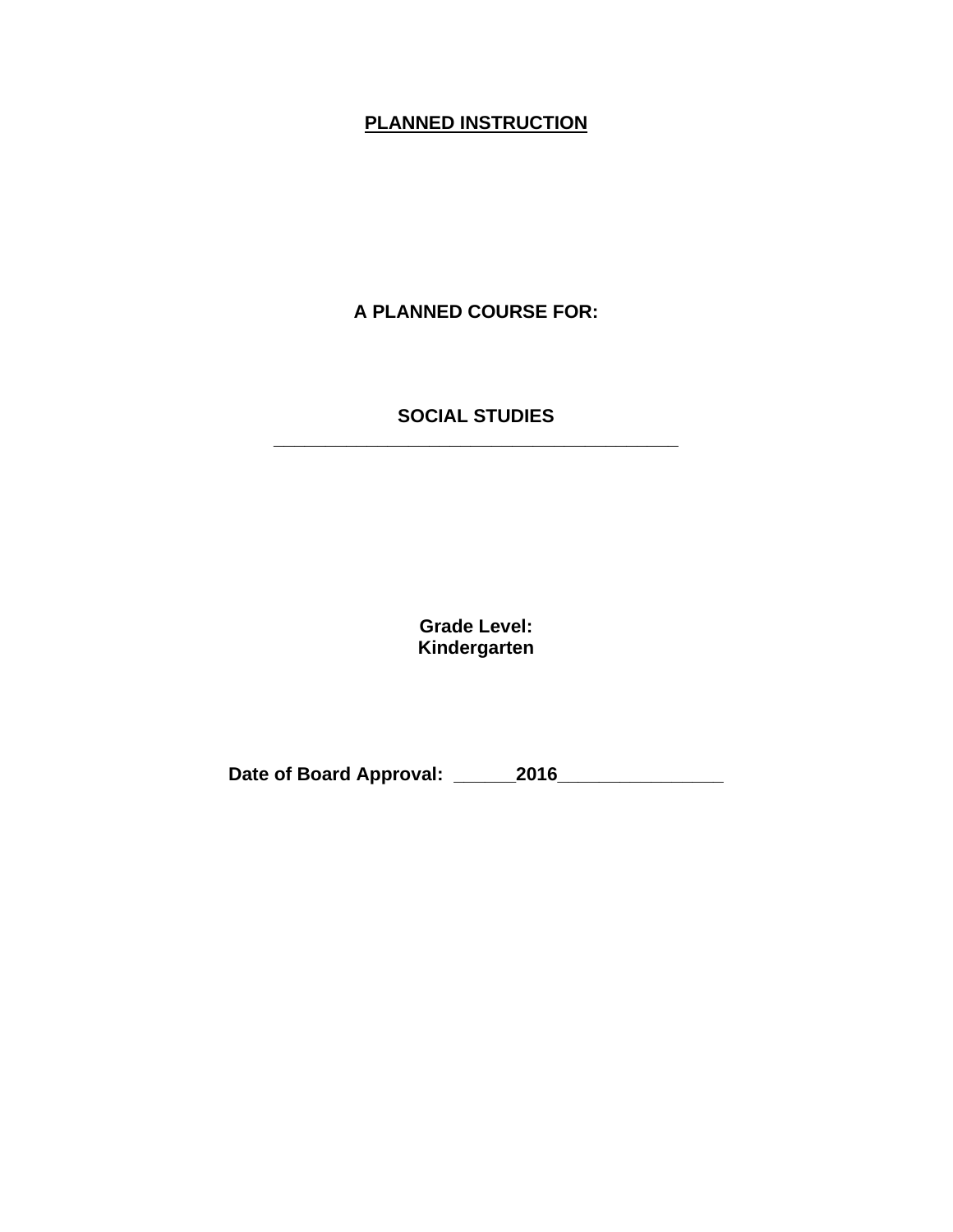## **Planned Instruction**

**Title of Planned Instruction:** Kindergarten Social Studies

**Subject Area:** Social Studies **Grade(s): K** 

## **Course Description:**

This Kindergarten course will introduce the students to the fundamentals of social studies. Using literature from the current reading series and the Kindergarten social studies text, students will discover information about civic and government, geography, history, and economics. This curriculum is aligned with the Pennsylvania State Standards.

**Time/Credit for the Course:** One year, half an hour daily

**Curriculum Writing Committee:** Cassandra Zegarski and Karen Bailor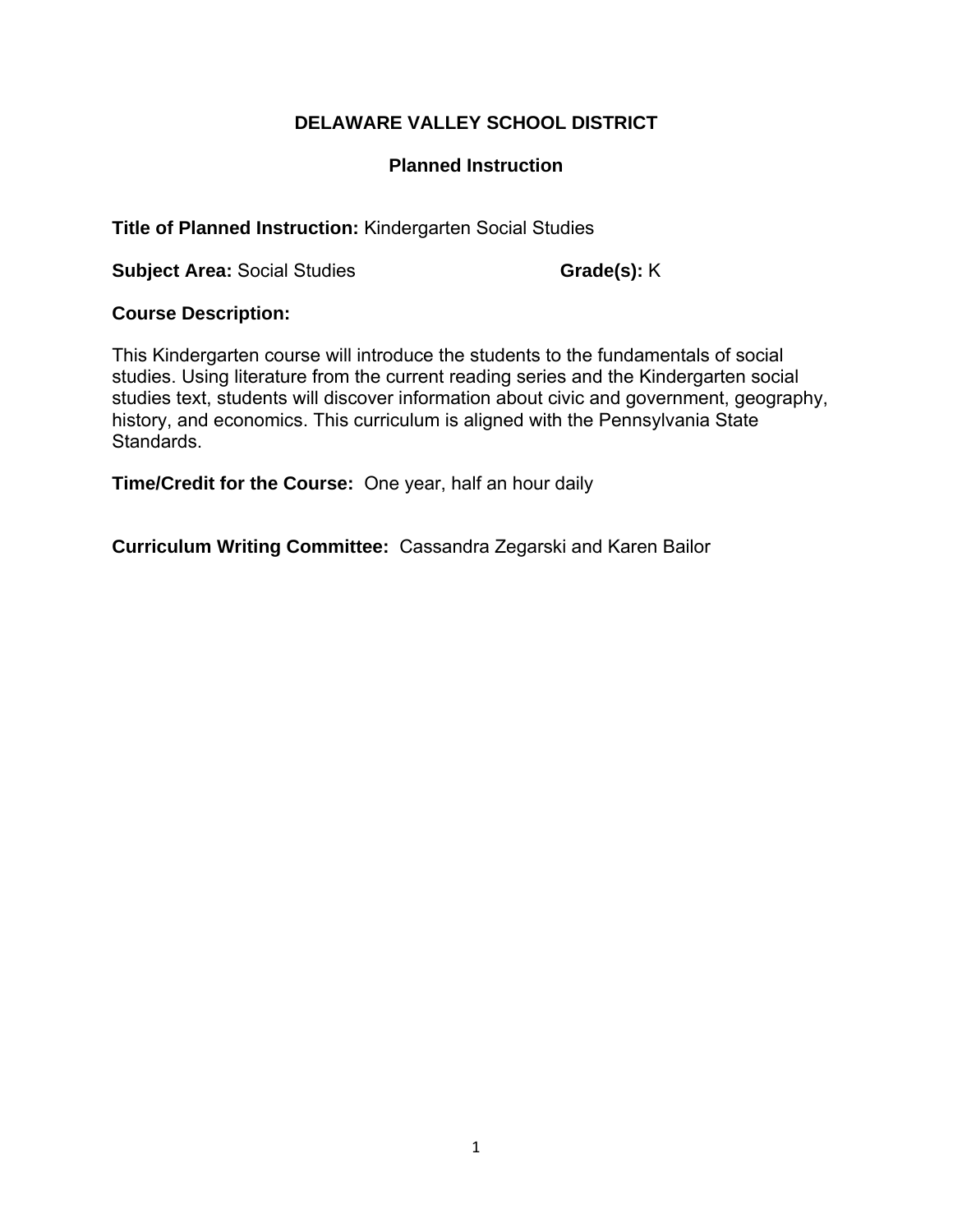# **Curriculum Map**

## **1. Marking Period One**

**Overview with time range in days:** Weeks 1-9- (45 Days)

**Goal:** Civics and Government

**Understanding of:** Rules & Procedures and Getting Along

# **2. Marking Period Two**

**Overview with time range in days:** Weeks 10-18 (45 Days)

**Goal:** Geography and History

**Understanding of:** Places we live and What happened long ago

**3. Marking Period Three** 

**Overview with time range in days:** Weeks 19-27 (45 days)

**Goals:** Geography (physical systems) and History

**Understanding of:** Weather, seasons, and our Earth Freedoms and people who made a difference

# **4. Marking Period Four**

**Overview with time range in days:** Weeks 28-36 (45 days)

**Goals:** Economics

**Understanding of:** Needs and wants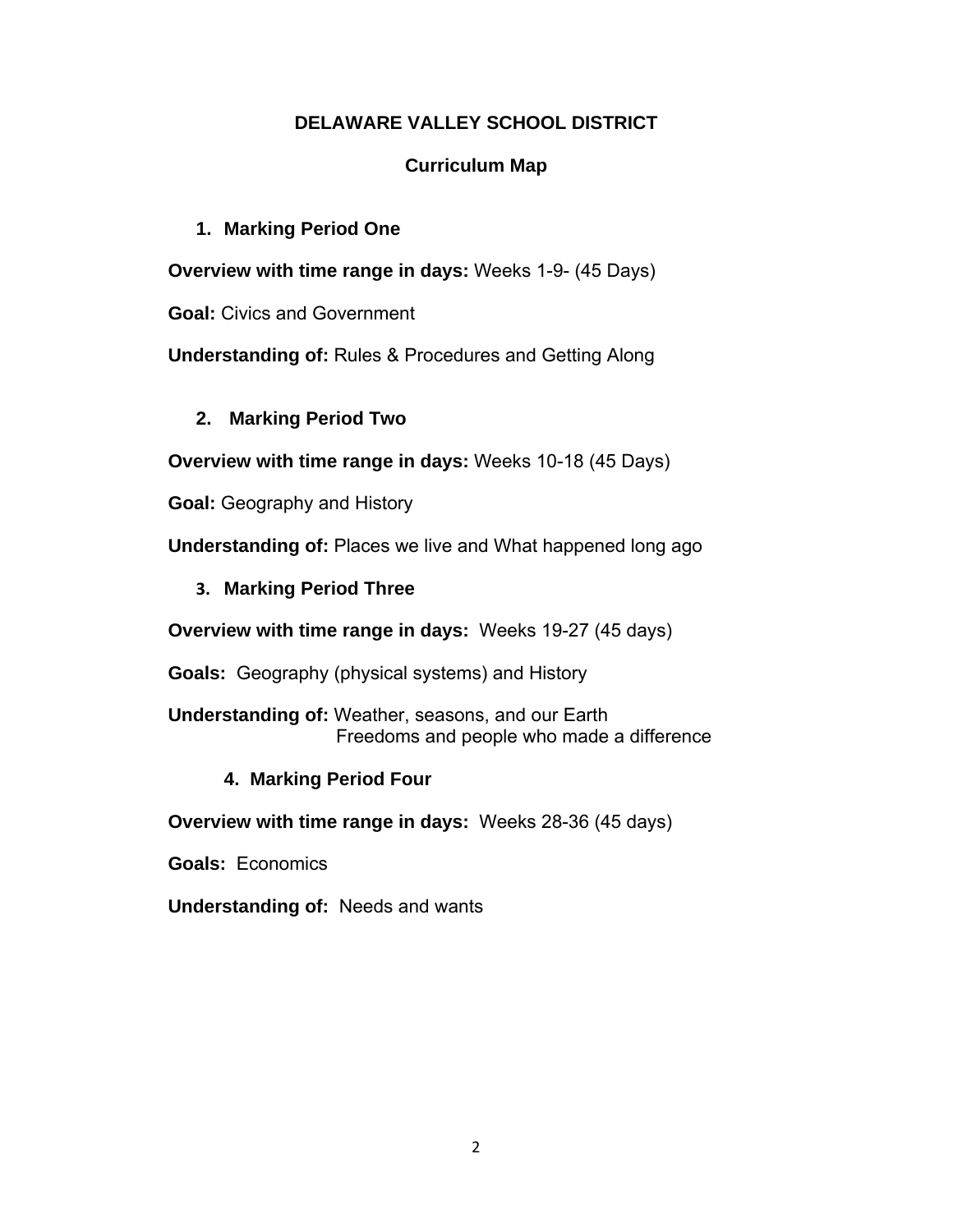# **Curriculum Plan**

# **Unit: Civics and Government Time Range in Days: 45 Days**

# **Standard(s):**

Pennsylvania Academic Standards **Standards Addressed:** 5.1.K.A; 5.1.K.B; 5.1.K.C; 5.1.K.E; 5.1.K.F 5.1.C.A; 5.1.C.B; 5.1.C.C; 5.1.C.D; 5.1.C.E; 5.1.C.F 5.2.K.A;5.2.K.B; 5.2.K.C; 5.2.K.D 5.2.C.A; 5.2.C.B; 5.2.C.C; 5.2.C.D 5.3.K.B; 5.3.K.C; 5.3.K.F 5.3.C.A; 5.3.C.B; 5.3.C.C; 5.3.C.D; 5.3.C.E; 5.3.C.F;5.3.C.G; 5.3.C.H; 5.3.C.I 5.4.K.A; 5.4.K.B

# **Standard(s):**

Pennsylvania Academic Core Standards English/Language Arts **Standards Addressed:**  CC.1.3.K.A; CC1.3.K.B; CC1.3.K.C; CC1.3.K.F4.;CC1.3.K.G7. CC1.1.K.A; CC.1.2.K.B ;CC1.1.K.C ; CC.1.1.K.F; CC.1.1.K.G CC.1.4.K.D; CC1.4.K.F; CC1.4.K.L; CC1.4.K.O;CC.1.4.K.P CC.1.5.K.A; CC.1.5.K.C; CC.1.5.K.D

#### **Overview:**

In Unit 1, students learn about different people, places, and events that are important to them as they begin their school year as kindergartners.

In Unit 5, students learn about rules and laws and also why symbols are important in the United States and India.

# **Focus Question(s):**

How do families care about each other? What can families do together? What special days do you celebrate? What do you learn at school? What rules do you have at your school? How does this school in Africa look like your school? Why should we follow laws?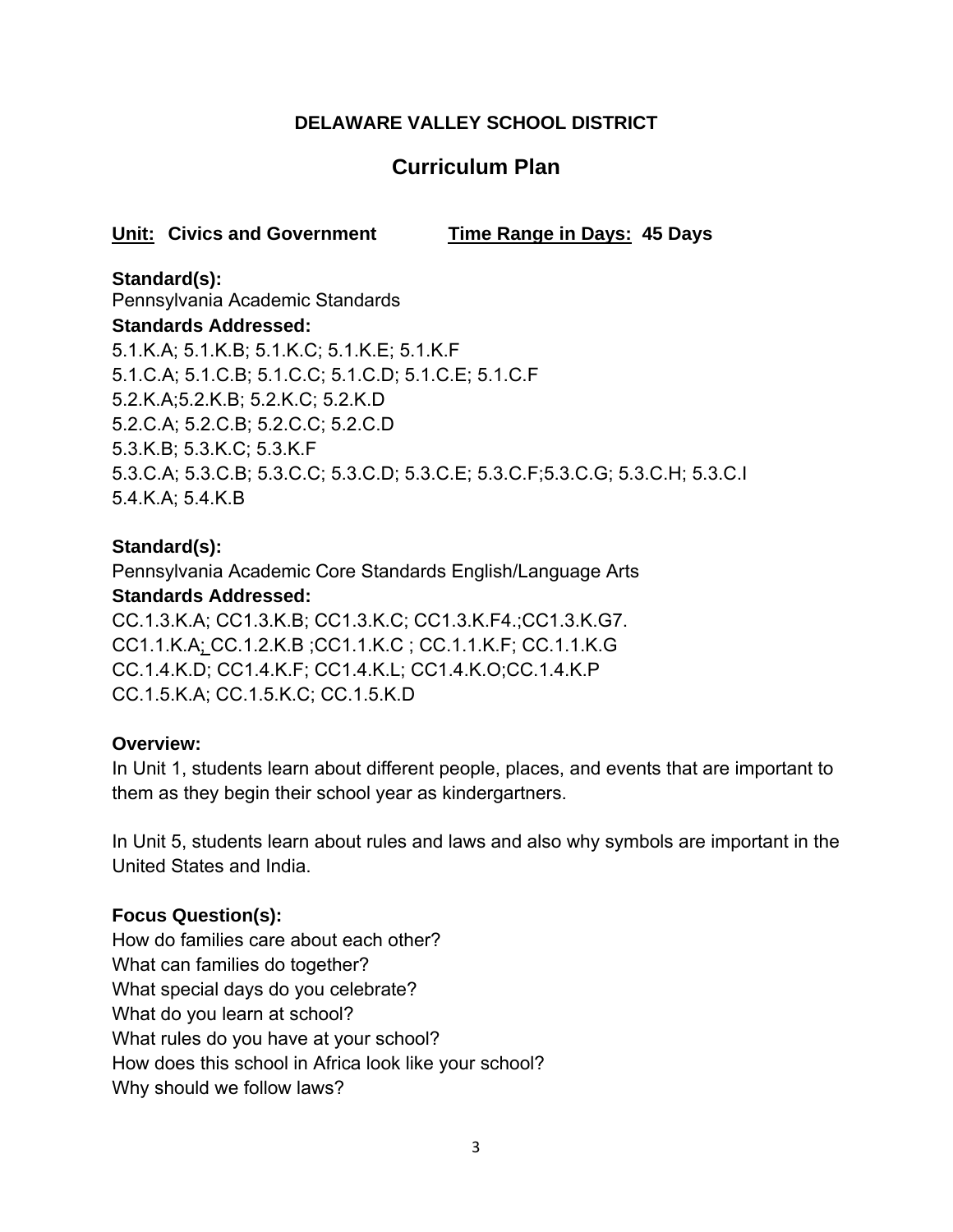What is the Constitution? What are citizens? How do you become a citizen? Why do people vote? Who are the leaders of our community, state, and country? What are the symbols for the United States and Pennsylvania? How are India's symbols like ours?

#### **Goals:**

Students understand that families care for each other in many ways. Students will understand rules and laws and note that symbols stand for a country.

# **Objectives:**

# *Students will:*

- 1. Identify rules in school related to fire drills, lunch, walking in halls, bus safety, classroom, and playground (DOK-1)
- 2. Explain what happens when rules are broken (DOK-1)
- 3. Suggest rules which could make the classroom or school a better place (DOK-2)
- 4. Discuss how rules help society (DOK-1)
- 5. Identify people in authority in the school, community, state, and nation (DOK-1)
- 6. Demonstrate respect for authority by following classroom and school rules (DOK -3)
- 7. Understand that the proper exercise of authority is a form of government (DOK-1)
- 8. List several freedoms we have in our country (freedom of speech, etc.) (DOK-1)
- 9. Understand the term *liberty* (freedom) as used in the Pledge of Allegiance (DOK-1)
- 10. Understand the term *justice* as used in the Pledge of Allegiance (DOK-1)
- 11. List examples of behaviors that demonstrate good citizenship. (DOK-1)
- 12. Explain how a choice or action may be just or unjust (DOK 3)
- 13. Identify why people make choices (DOK-1)
- 14. Discuss the importance of treating people fairly and equally (DOK-1)
- 15. Understand that respect for others is a responsibility of being a member of a group, such as a classroom group or a school group. (DOK-1)
- 16. Understand what it means to be a bully (DOK-1)
- 17. Recite a bully free pledge (DOK-1)
- 18. Honor the space and personal property rights of fellow learners.(DOK 2)
- 19. Help care for classroom and school equipment, tools, materials, and environment.(DOK 2)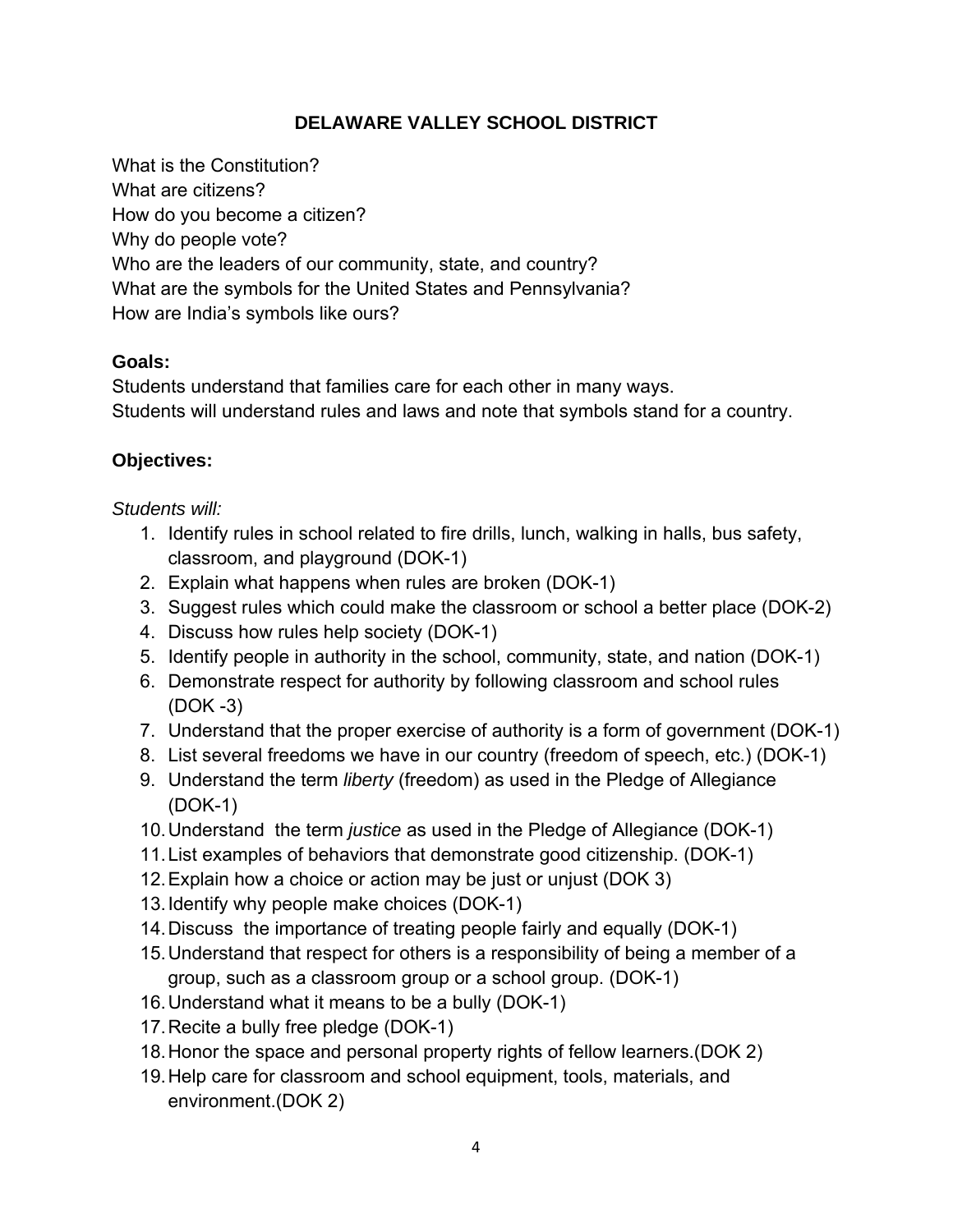- 20. Demonstrate the ability to maintain personal materials in an orderly manner. (DOK-2)
- 21. Identify the United States flag as a national symbol (DOK-1)
- 22. Name the colors in the United States flag. (DOK-1)
- 23. Recite the Pledge of Allegiance. (DOK-1)
- 24. Recognize the tune of the National Anthem and show respect for the song. (DOK-1)
- 25. Sing "America the Beautiful" or "My Country Tis of Thee". (DOK-1)
- 26. Identify national holidays (DOK-1)
- 27. Identify individual interests (DOK-1)
- 28. Identify the needs and wants of ourselves and others (DOK-1)
- 29. Use a computer to view video-clips featuring the national anthem and the Pledge of Allegiance (DOK-1)
- 30. Use computers to find and examine information and/or video-clips of national holidays (DOK-1)
- 31. Use computers to examine and view video-clips about national leaders past and present (DOK-1)

# **Core Activities and Corresponding Instructional Methods:**

*Teachers will:*

- 1. Explain the DV 5 Rules
- 2. Engage students in developing a set of classroom rules.
- 3. Take students on a walk around the school to identify important considerations and rules associated with specific areas such as the playground, cafeteria, hallways, restrooms, and crosswalks,
- 4. Have a bus driver visit the classroom to discuss and demonstrate bus safety.
- 5. Arrange for students to take a special bus ride where they focus is on bus safety
- 6. Define expectations for maintaining order and cleanliness in the classroom and at individual work areas.
- 7. Recognize learners who demonstrate traits of good citizenship and character.
- 8. Provide an opportunity for learners to talk about or draw pictures of others doing good deeds.
- 9. Support the children in understanding that everyone has a right to be happy and safe in school. Use "what if" scenarios.
- 10. Discuss what it means to be a bully
- 11. Invite school officers into the classroom to discuss bullying and consequences
- 12. Support the children in understanding that everyone has the right to be free from teasing and bullying.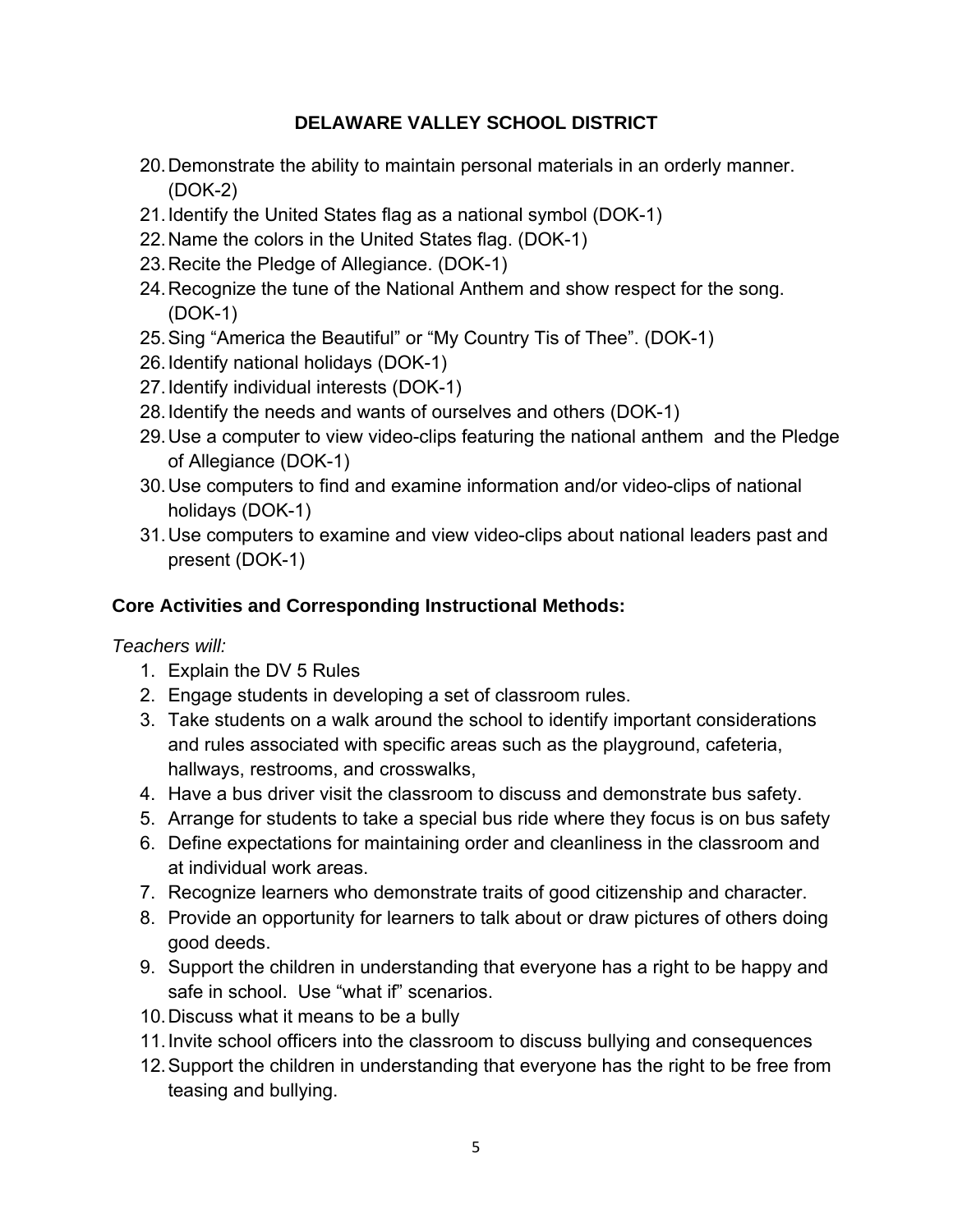- 13. Identify and discuss national holidays on the classroom calendar
- 14. Develop activities to celebrate national holidays in the classrooms
- 15. Recite the Pledge of Allegiance daily
- 16. Identify red, white, and blue parts to the American flag
- 17. Sing the National Anthem, America the Beautiful, and/or My Country Tis of Thee
- 18. Create activities in which learners gain practice and insight into making wise choices by identifying the needs and wants of people, realizing this is a difficult concept.
- 19. Provide pictures for learners to use in the process of clarifying the difference between needs and wants.
- 20. Help learners reflect on how wants are sometimes confused for needs

#### **Instructional Methods**

Direct Instruction **Discussion** Questioning Modeling Cooperative Groups Outdoor Experiences Guest Lecturers Role-playing, singing, dancing, and acting

#### **Assessments:**

#### **Diagnostic:**

Teacher Observation Questioning Classroom Discussion

#### **Formative:**

Teacher observation Questioning Classroom Discussion **Checklists** Teacher Created Quizzes Portfolio Assessment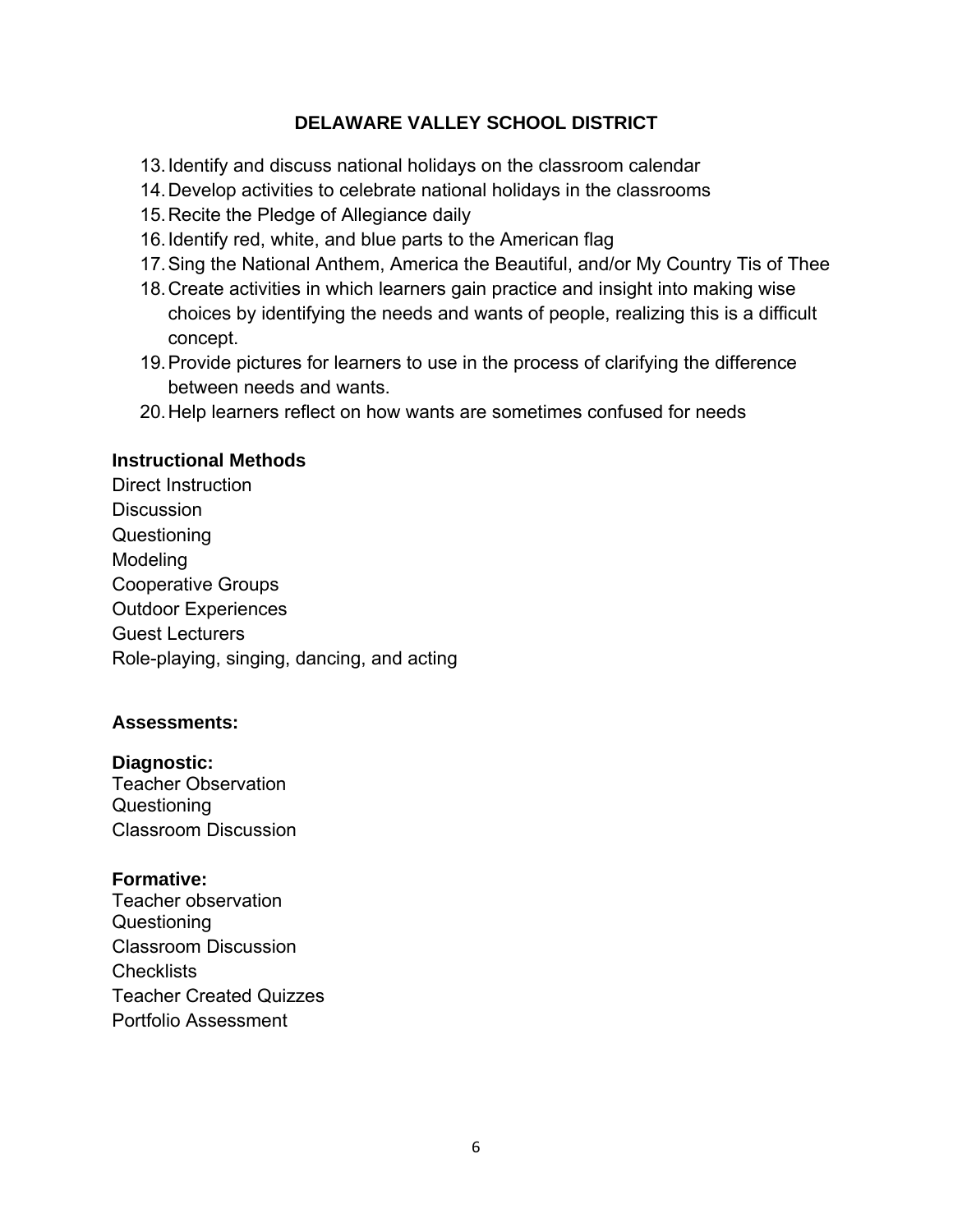#### **Summative:**

Teacher observation Questioning Classroom Discussion Teacher Created Tests Completed Portfolios

#### **Extensions:**

- Research rules in other schools and propose a change in the current rules.
- Create a poster of classroom rules using pictures of students acting appropriately
- Have students share their experiences and traditions for celebrating national holidays
- Use role-playing situations to help students understand how to deal with a bully

#### **Correctives:**

- Draw one of the school rules, and explain why it is necessary.
- Make posters about the classroom being a bully-free zone.
- Act-out appropriate ways to respond to others to avoid bullying

#### **Materials and Resources:**

Social Studies Text: Macmillan/McGraw-Hill Timelinks, Grade K, *Hello, World!,* 

Unit 1 "We Have Families", Lessons 1-6 and Unit 5 "Getting Along", Lessons 1-7 Teacher created materials

Trade books on topics

Guest lecturers

Virtual field trips

Internet resources (including but not limited to Grolier Online Passport, Safari Montage, Destiny)

Videos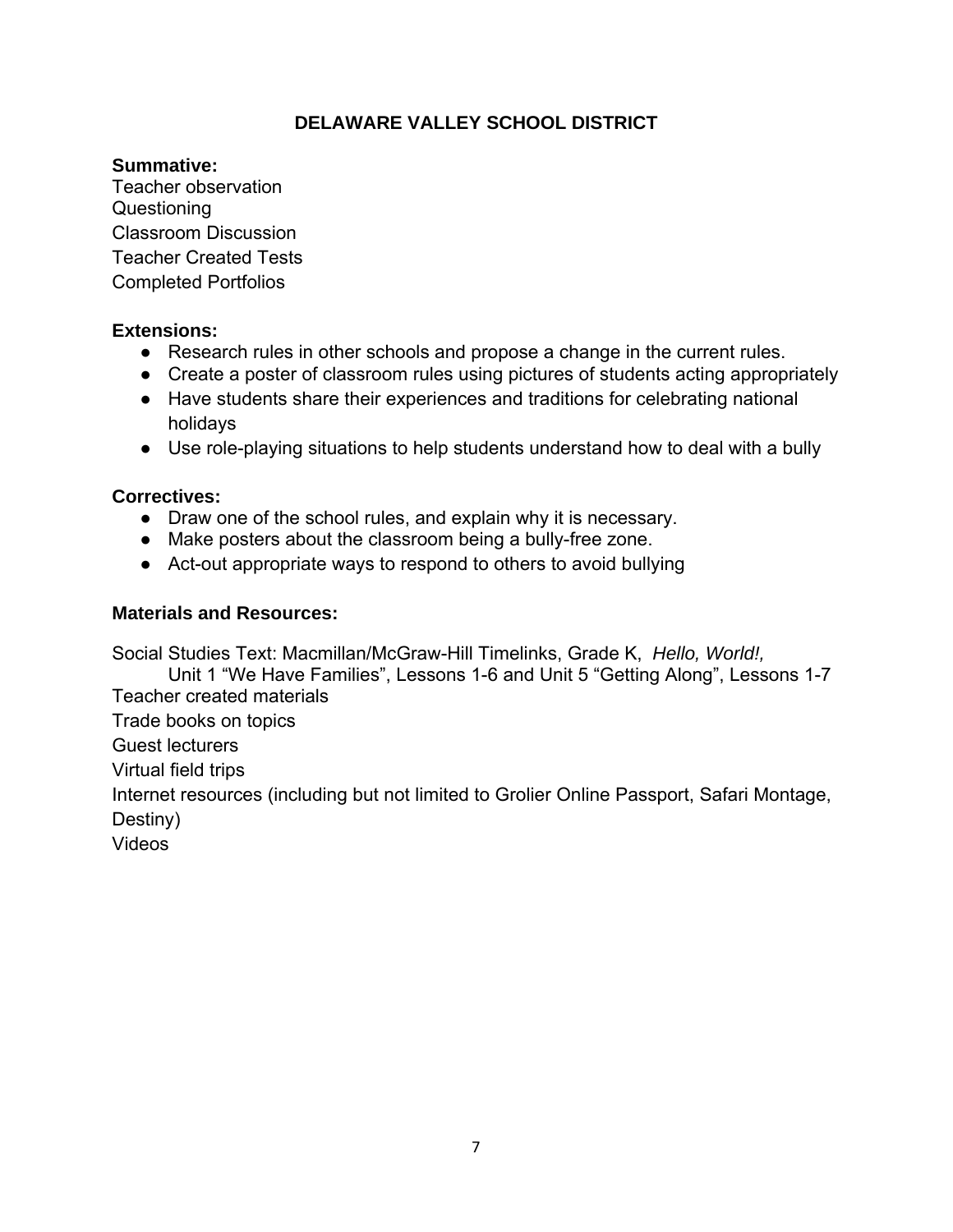# **Primary Textbook(s) Used for this Course of Instruction**

Name of Textbook: Hello, World!

Textbook ISBN #: 978-0-02-151482-3

Textbook Publisher & Year of Publication: Macmillan/McGraw-Hill 2009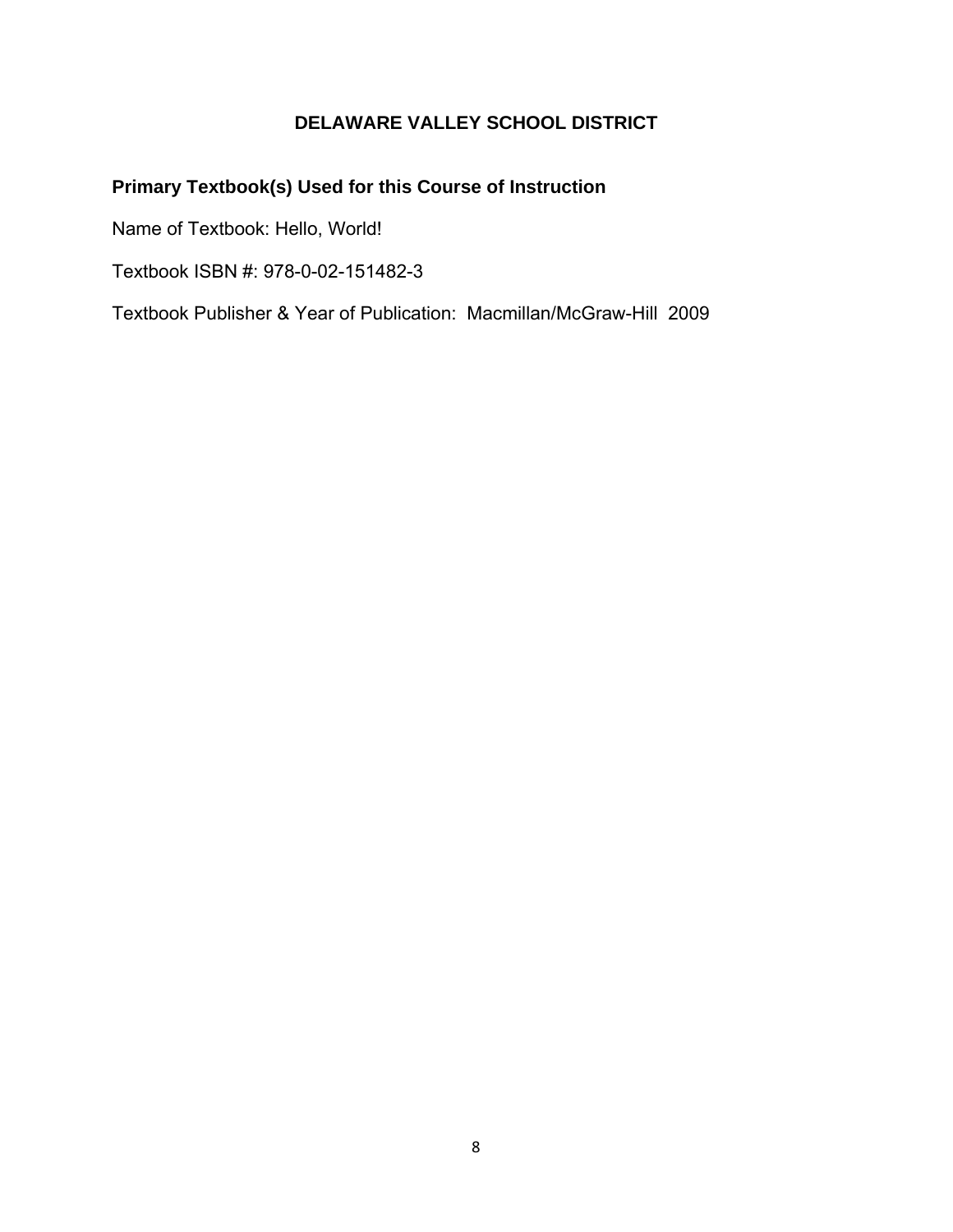#### **Curriculum Plan**

**Unit:** Geography and History: **Time Range in Days:** 45 Days

**Standard(s):**  Pennsylvania Academic Standards, **Standards Addressed:** 7.1.K.A; 7.1.K.B 7.2.K.A; 7.2.K.B 7.3.K.A 7.4.K.A 8.1.K.A; 8.1.K.B; 8.1.K.C 8.2.K.A; 8.2.K.B; 8.2.K.D 8.3.K.A; 8.3.K.B; 8.3.K.C 8.4.K.A; 8.4.K.C; 8.4.K.D

#### **Standard(s):**

Pennsylvania Academic Core Standards English/Language Arts **Standards Addressed:** 

CC.1.3.K.A; CC1.3.K.B; CC1.3.K.C; CC1.3.K.F4.;CC1.3.K.G7. CC1.1.K.A; CC.1.2.K.B ;CC1.1.K.C ; CC.1.1.K.F; CC.1.1.K.G CC.1.4.K.D; CC1.4.K.F; CC1.4.K.L; CC1.4.K.O;CC.1.4.K.P CC.1.5.K.A; CC.1.5.K.C; CC.1.5.K.D

#### **Overview:**

In Unit 2, Children learn about different places such as homes and school, neighborhood, state and the earth. In Unit 3, children learn about how people lived in the past.

# **Focus Question(s):**

What kind of home do you live in ? What rooms are in your school? How do you move from place to place? What is in your neighborhood? What kind of neighborhood do you live in? Where is your state on the map? How have you changed over time? How did families live long ago? How did Native Americans live long ago?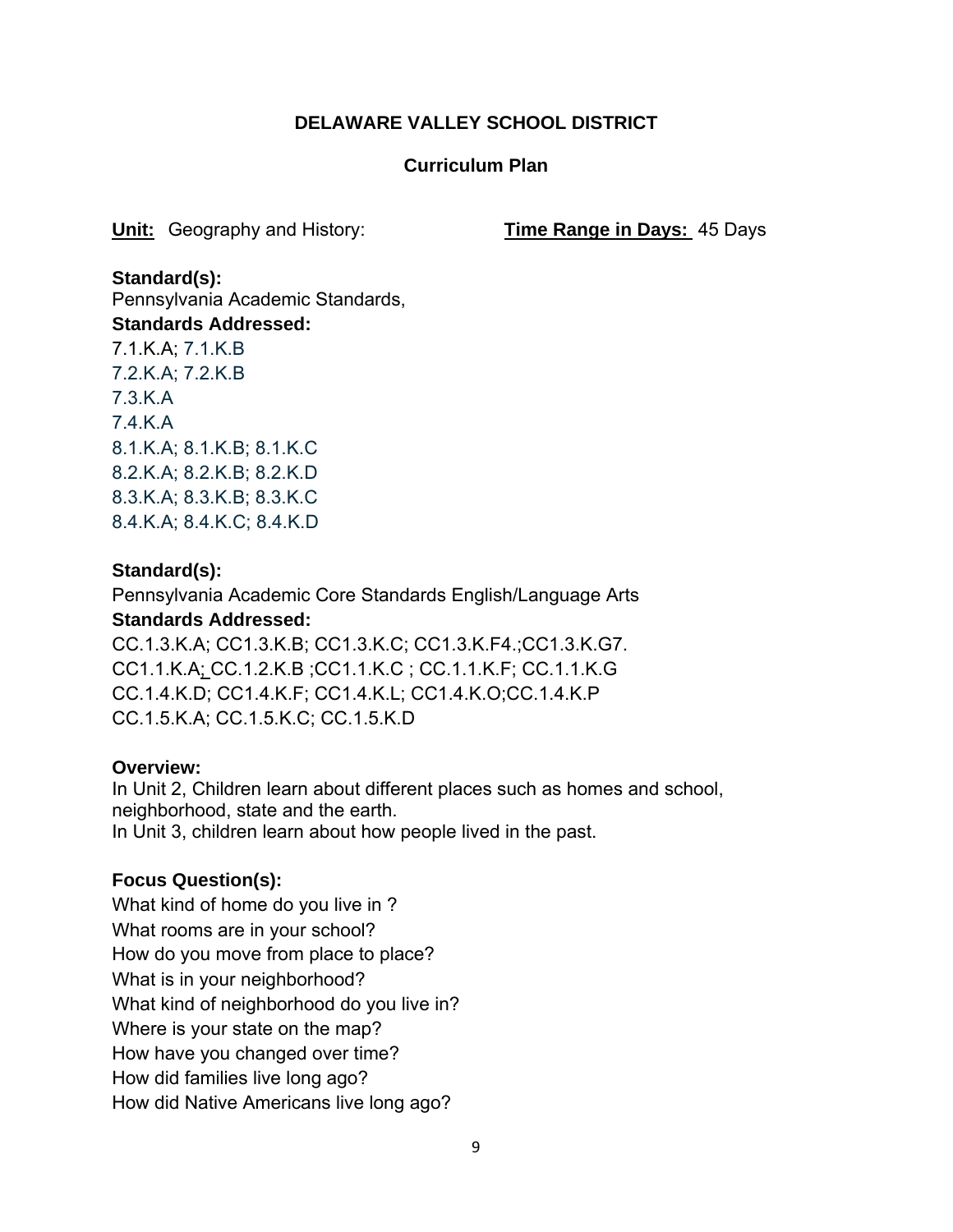Why did the Pilgrims come to America? Who is called the father of our country? What do we celebrate on Thanksgiving Day?

## **Goals:**

Understand that people live in many kinds of places on earth. Understand how people lived in the past and how things have changed over time.

# **Objectives:**

*Students will:*

- 1. Use maps as tools that show actual representations of real places (DOK-1)
- 2. Use maps to identify and locate familiar places or objects within the classroom or school environment. (DOK-1)
- 3. Make maps, using blocks or paper and pencil to represent familiar places such as the classroom, the school playground, or their home environment. (DOK-1)
- 4. Use maps, or pictures to identify relationship, such as what object or place is located near some other place or object. (DOK-1)
- 5. Respond to pictures of places by describing the physical characteristics.(DOK-2)
- 6. Discuss the impact the physical features of an environment have on the people who live there. (DOK-3)
- 7. Distinguish between human forms, such as roads and buildings and physical characteristics. (DOK-2)
- 8. Create land and water models with clay, colored Saran wrap, cardboard or other materials. (DOK-4)
- 9. Create a personal time-line with photographs or drawings from birth to present. (DOK-4)
- 10. Identify George Washington as the first President of the United States. (DOK-1)
- 11. Read and discuss literature about George Washington and examine his portrait on the one dollar bill and quarter. (DOK-4)
- 12. Identify the current president of the United States through pictures, video-clips, and stories. (DOK-1)
- 13. Recognize the Pilgrims as one of the first groups of settlers in the United States. (DOK-1)
- 14. Understand that Native Americans were living in the United States before any settlers arrived. (DOK-1)
- 15. Place photographs of school and classroom events in order based on when the event happened (DOK-1)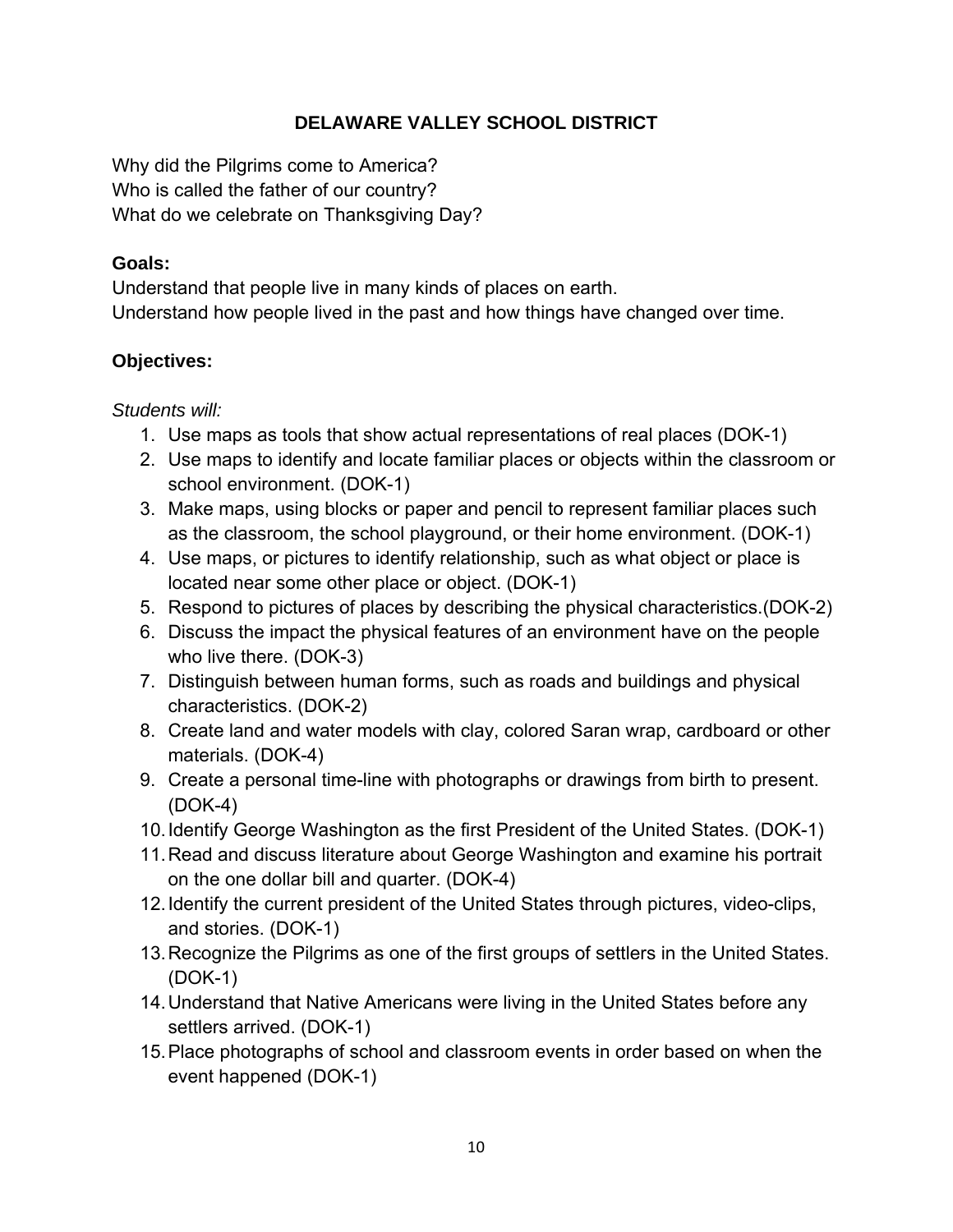- 16. Practice past, present and future time with a classroom calendar and daily monthly weather recording (DOK-3)
- 17. Use videos to gain a deeper understanding of people, places, and events in history (DOK-1)
- 18. Listen to and comprehend historical interpretations of national holiday celebrations as told through stories, folklore, and customs. (DOK-1)
- 19. Celebrate national holidays that recognize past historical figures, and discuss peoples' lives, achievements, and hardships. (DOK-1)
- 20. Use computers to find and examine information or view video-clips related to historical persons and/or events (DOK-1)

# **Core Activities and Corresponding Instructional Methods:**

*Teachers will:*

- 1. Create authentic situations in which students practice using a map to get quickly and efficiently from one place to another. (Maps showing the way to the bathroom, office, playground or lunchroom can be used.)
- 2. Support learners in the construction and building of a three-dimensional representation of a familiar environment such as their bedroom, classroom, or playground.
- 3. Provide learners with high-quality developmentally appropriate, geographical tools.
- 4. Take learners on a walking tour of the playground, neighborhood, or another local site and discuss the physical features..
- 5. Read and/or dramatize stories of history.
- 6. Use a class calendar to chart and record the weather to support learners in thinking about the past, present, and future time-lines.
- 7. Take and collect photographs of various learning activities at school for learners to order by days, weeks, months, or years.
- 8. Expose learners to historical interpretations through storytelling, folklore, and national holiday celebrations.
- 9. Use videos to teach about important places and events in history including: the first Thanksgiving, the Pilgrims, Plymouth Rock, Sturbridge Village, or Colonial Williamsburg
- 10. Read and discuss literature about George Washington. Show illustrations and dollar bills to depict Washington's face.
- 11. Introduce the president of the United States with literature, pictures, and perhaps video clips of the televised appearances.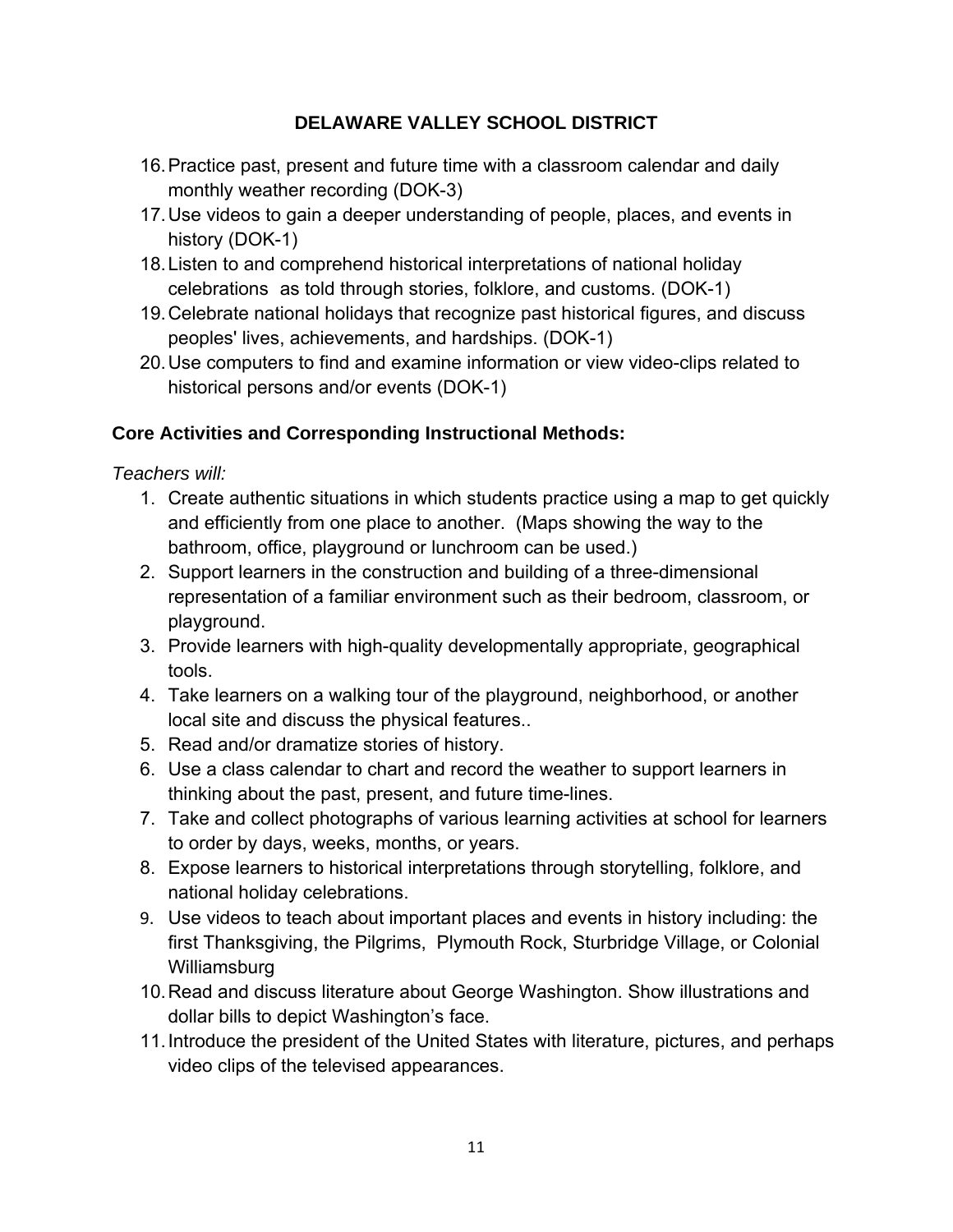- 12. Read, retell, and recreate the Thanksgiving story involving the Pilgrims and Native Americans.
- 13. Show videos for increasing comprehension of events, people, and places in history.
- 14. Discuss holidays, traditions, and celebrations throughout the year
- 15. Celebrate holidays that recognize past historical figures and discuss the people's lives, achievements, and hardships.
- 16. Use internet resources such as Safari Montage to show informational video-clips

#### **Instructional Methods**

Direct Instruction **Discussion Questioning** Modeling Cooperative Groups Outdoor Experiences Guest Lecturers Role-playing, singing, dancing and acting

#### **Assessments:**

**Diagnostic:** Teacher Observation Questioning Classroom Discussion

#### **Formative:**

Teacher Observation Questioning Classroom Discussion **Checklists** Teacher Created Quizzes Portfolio Assessment

#### **Summative:**

Teacher observation Questioning Classroom Discussion Teacher Created Tests Completed Portfolios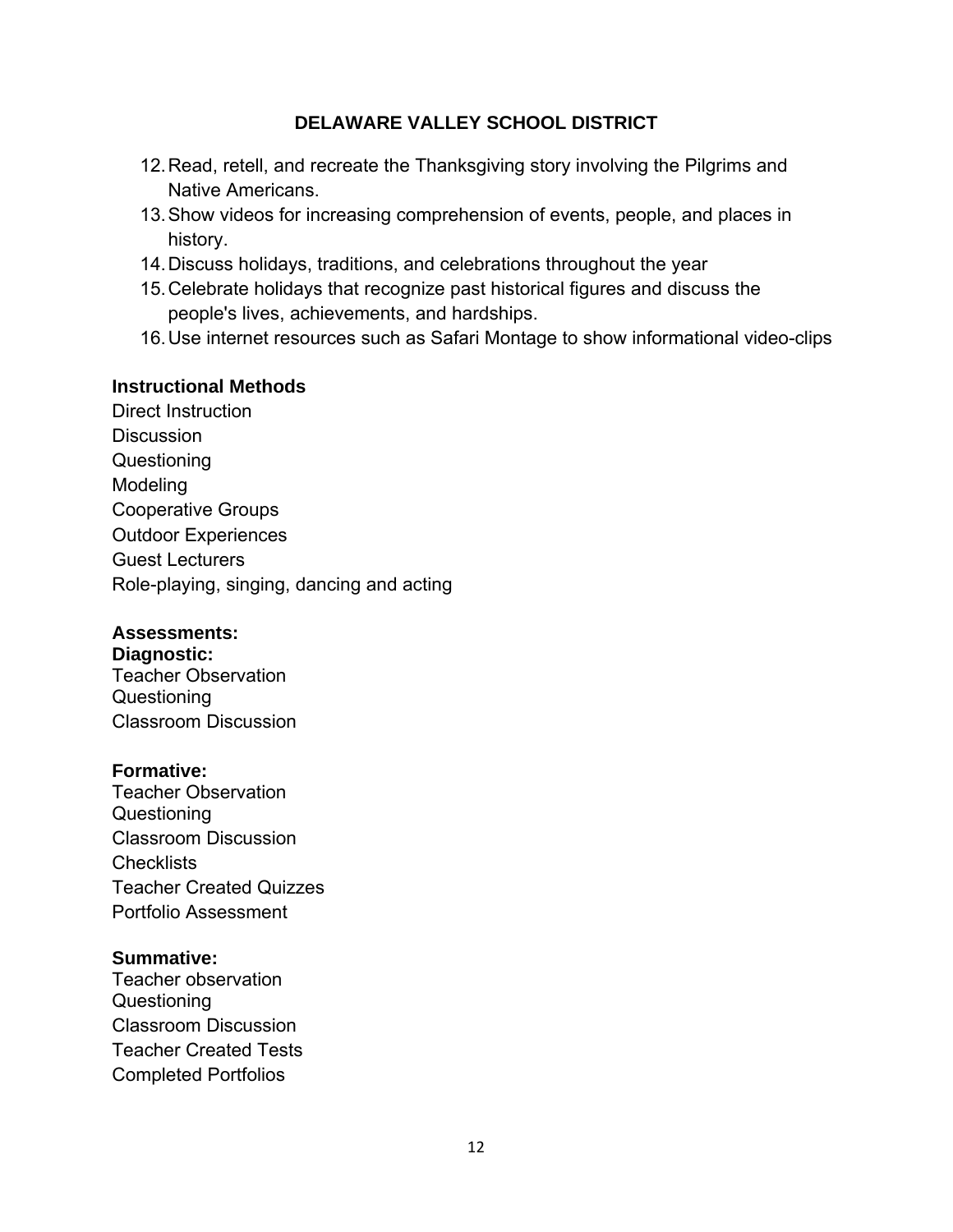# **Extensions:**

- Make a representation of a community or town using map key. Depict important aspects of the chosen area.
- Interview a local official and record the interview to share with the class.
- Visit a local governmental office, such as the municipal building. Learn about governmental issues that occur there.
- Discover internet sites that depict colonial life, and share with the class.
- Invite senior citizens to the classroom, entertain them with skits about past Presidents and their lives.
- Invite senior citizens to come to share about their lives in the past and to compare it to today's lifestyles.
- Inquire about history through the process of meeting and talking with grandparents and senior citizens in the community.
- Invite "re-enactors" to the classroom to discuss time periods in history
- Plan a Thanksgiving "feast" where children dress like Pilgrims and Indians and enjoy the first Thanksgiving

# **Correctives:**

- Make a map of the playground or classroom. Explain the map orally.
- Teach directional symbols to the class by using a chant method- "North, South, East,
- and West. I know my directions best!" Point to each direction as you chant.
- Choose a local business and visit with family. Relate visit to class orally.
- Act out a day in the life of a pilgrim boy or girl after studying about their typical days.

# **Materials and Resources:**

Social Studies Text: Macmillan/McGraw-Hill Timelinks, Grade K, *Hello, World!,*  Unit 2 "Where Do We Live?", Lessons 1-6 and Unit 3 "People Long Ago", Lessons 1-6 Teacher created materials Trade books on topics Guest lecturers Virtual field trips Internet resources (including but not limited to Grolier Online Passport, Safari Montage, Destiny)

Videos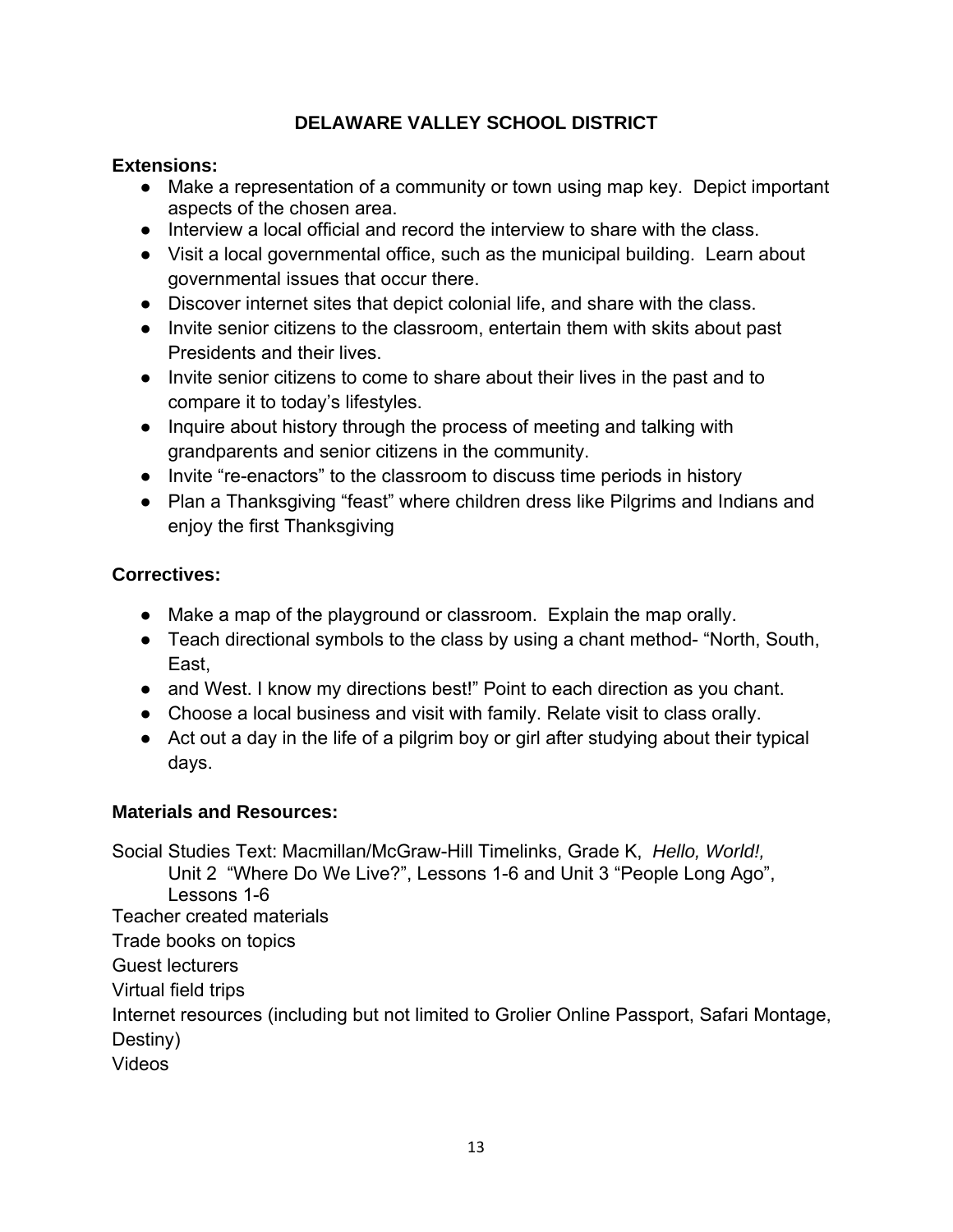## **Primary Textbook(s) Used for this Course of Instruction**

Name of Textbook: Hello, World!

Textbook ISBN #: 978-0-02-151482-3

Textbook Publisher & Year of Publication: Macmillan/McGraw-Hill 2009

Curriculum Textbook is utilized in (title of course): Social Studies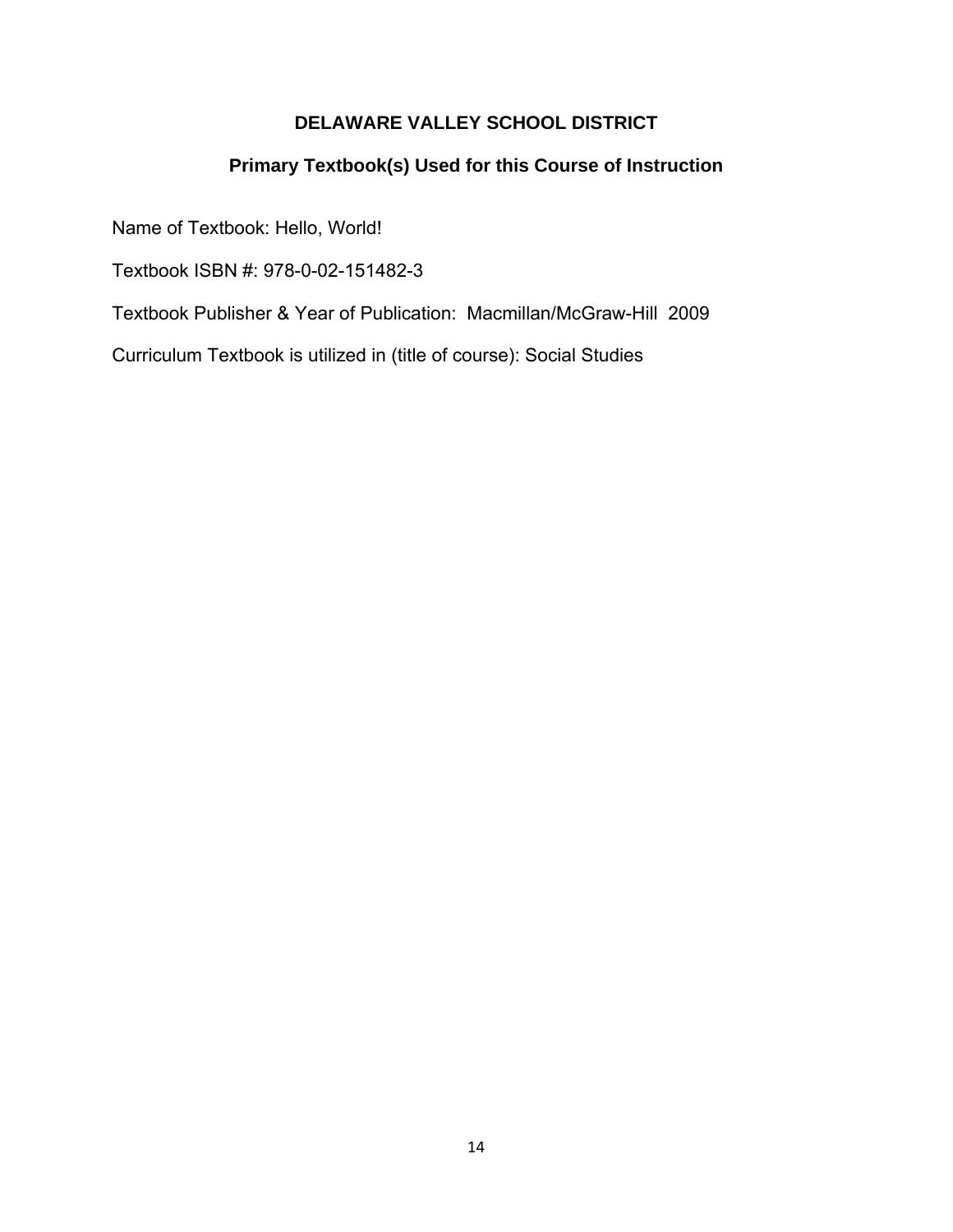#### **Curriculum Plan**

# **Unit: Geography and History Time Range in Days:** 45 Days

**Standard(s):**  Pennsylvania Academic Standards, **Pennsylvania State Standards:**  7.1.K.A, 7.1.K.B, 7.2.K.A, 7.2.K.B, 7.3.K.A, 7.4.K.A 8.1.K.A, 8.1.K.B, 8.1.K.C 8.2.K.A, 8.2.K.B, 8.2.K.D 8.3.K.A, 8.3.K.B, 8.3.K.C 8.4.K.A,8.4.K.C, 8.4.K.D

#### **Standard(s):**

Pennsylvania Academic Core Standards English/Language Arts **Standards Addressed:**  CC.1.3.K.A; CC1.3.K.B; CC1.3.K.C; CC1.3.K.F4.;CC1.3.K.G7. CC1.1.K.A; CC.1.2.K.B ;CC1.1.K.C ; CC.1.1.K.F; CC.1.1.K.G CC.1.4.K.D; CC1.4.K.F; CC1.4.K.L; CC1.4.K.O;CC.1.4.K.P CC.1.5.K.A; CC.1.5.K.C; CC.1.5.K.D

#### **Overview:**

In Unit 2, children will learn about the weather and the seasons. In Unit 3, children will learn about freedom and important people who fought for freedom.

#### **Focus Question(s):**

What is the weather like today? What is your favorite season? What two things make up the Earth? What are the different kinds of land and water? How do you South Americans celebrate freedom? What important people fought and cared about freedom?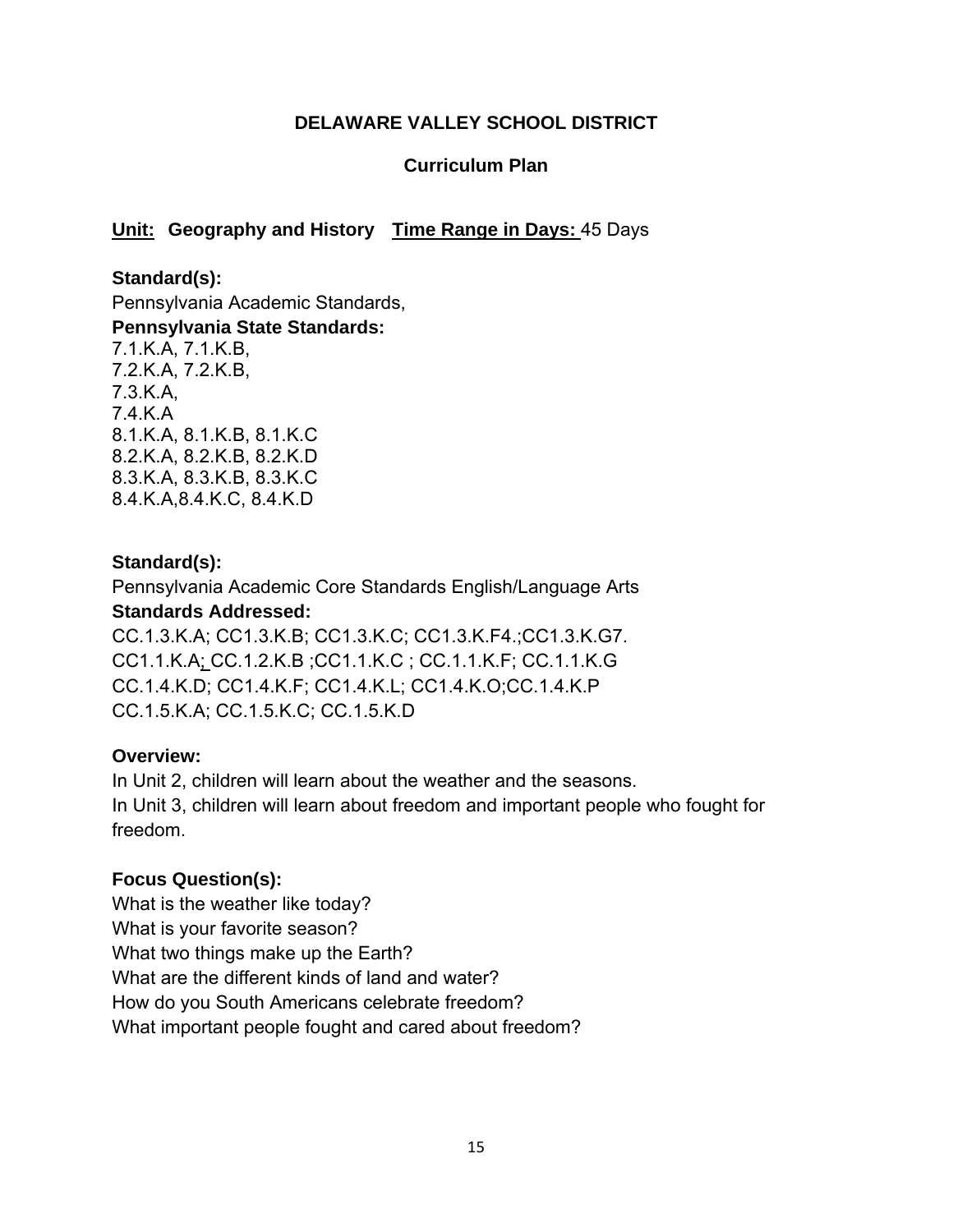## **Goals:**

Understand that people live in many kinds of places on earth. Understand that people cared and fought for our freedom.

# **Essential Content/Objectives:**

*Students will:*

- 1. Discuss types and characteristics of weather and on-going patterns within our community and nation (DOK 1)
- 2. Discuss and define characteristics of seasons (DOK 1)
- 3. Discuss how the temperature gets warmer or colder as the seasons change and how these seasonal changes cause people to respond. (DOK 2)
- 4. Examine maps and globes and identify land and water regions on the Earth (DOK 1)
- 5. Use maps and globes to identify the United States of America and Pennsylvania on a map (DOK 1)
- 6. Identify natural resources such as soil and water (DOK 1)
- 7. Discuss the way in which natural resources (such as rich soil and pure streams) help us produce things needed to live (DOK 1)
- 8. Create a list of things people do to negatively impact the environment such as pollution from cars and factories and littering (DOK 4)
- 9. Discuss how animals are affected by the growing human population and identify animals that are endangered (DOK 1)
- 10. Discuss how farms are displaced by housing developments and shopping centers and how this impacts our society. (DOK 1)
- 11. Discuss personal responsibilities in the need to reduce, reuse, and recycle to protect our planet (DOK 1)
- 12. Identify other ways that they may demonstrate good citizenship by taking care of the Earth (DOK 1)
- 13. Identify community activities that they can take part in to help the environment such as recycling programs, park and river clean-up activities, and Arbor Day celebrations (DOK 1)
- 14. Celebrate Earth Day and discuss what they can do to help protect the Earth (DOK 1)
- 15. Use computers to find and examine maps of the United States of America and PA (DOK 1)
- 16. Use computers to find and examine information or view a video-clip relating to recycling (DOK 1)
- 17. Use computers to find and examine information or view a video-clip relating to endangered animals (DOK 1)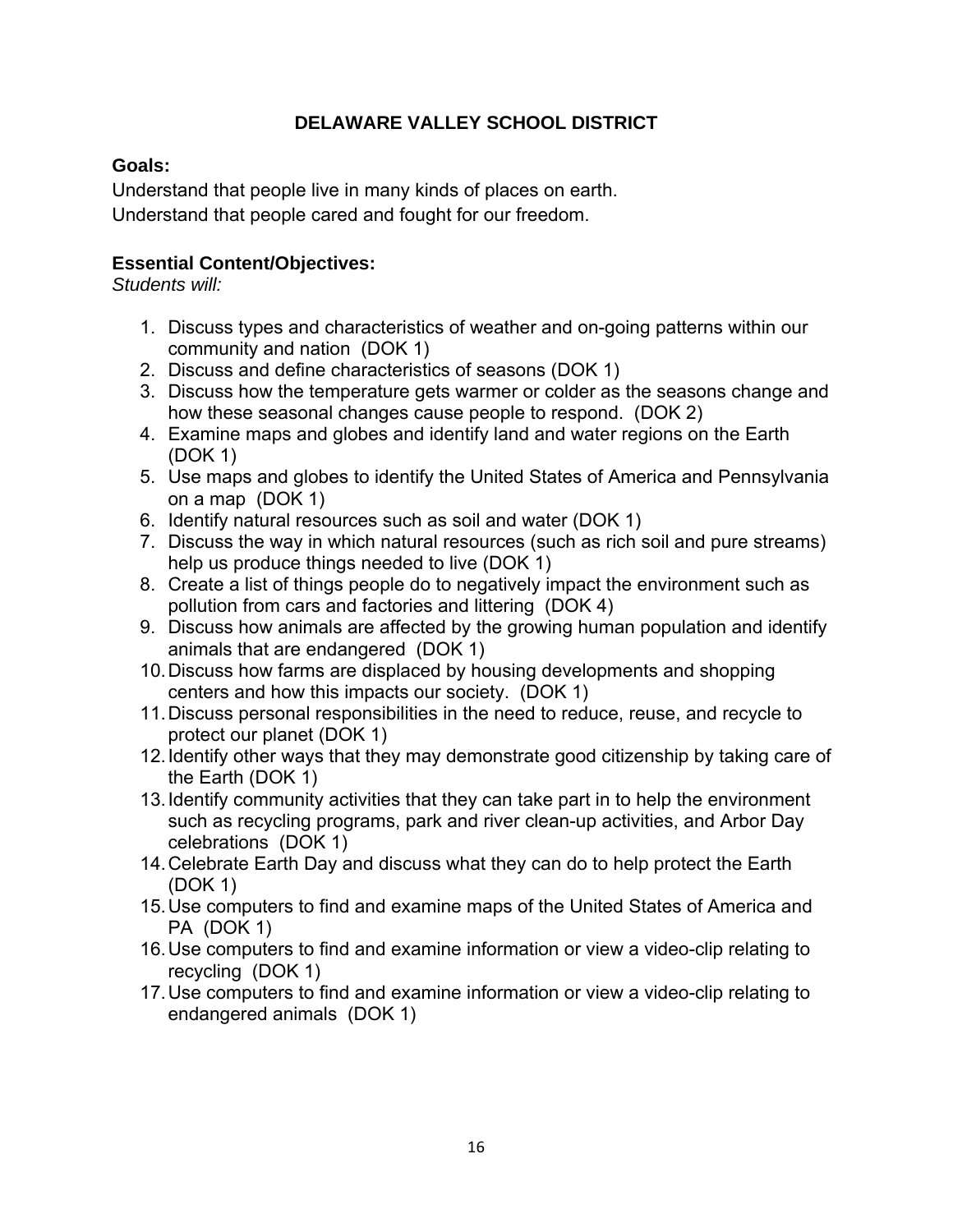#### **Core Activities and Corresponding Instructional Methods:**

#### **Core Activities:**

Teachers will:

- 1. Discuss the daily weather, indicate characteristics of changing seasons, and chart patterns with the class
- 2. Provide students with opportunities to create posters, pictures, writings, and/or drawings depicting characteristics of different seasons.
- 3. Share clothing changes for outdoor versus indoor activities.
- 4. Take children on a nature walk to discover characteristics about changing seasons (colorful leaves, acorns, pine cones, seeds, temperature changes, etc.)
- 5. Provide students with opportunities to identify and learn about weather phenomena such as rain, snow, wind, hail, thunder, lightning, tornadoes, hurricanes, tsunamis, etc.
- 6. Place a rain gauge outside the classroom and collect samples after rainstorms
- 7. Place a snow gauge outside the classroom to measure inches or feet of snow
- 8. Monitor temperature changes on a thermometer inside and outside the classroom
- 9. Create an opportunity for learners to examine seeds and grow different types of plants in the classroom or in an outside classroom garden
- 10. Provide an opportunity for students to discuss how they can protect the environment
- 11. Discuss animals that are now endangered because of human activities that threaten their environments
- 12. Introduce the terms: reduce, reuse recycle and discuss with students how their actions can make a difference in the classroom and environment
- 13. Celebrate Earth Day
- 14. Read stories and provide pictures as needed to explain topics

# **Instructional Methods**

Direct Instruction **Discussion** Questioning **Modeling** Cooperative Groups Outdoor Experiences Guest Lecturers Role-playing, singing, dancing and acting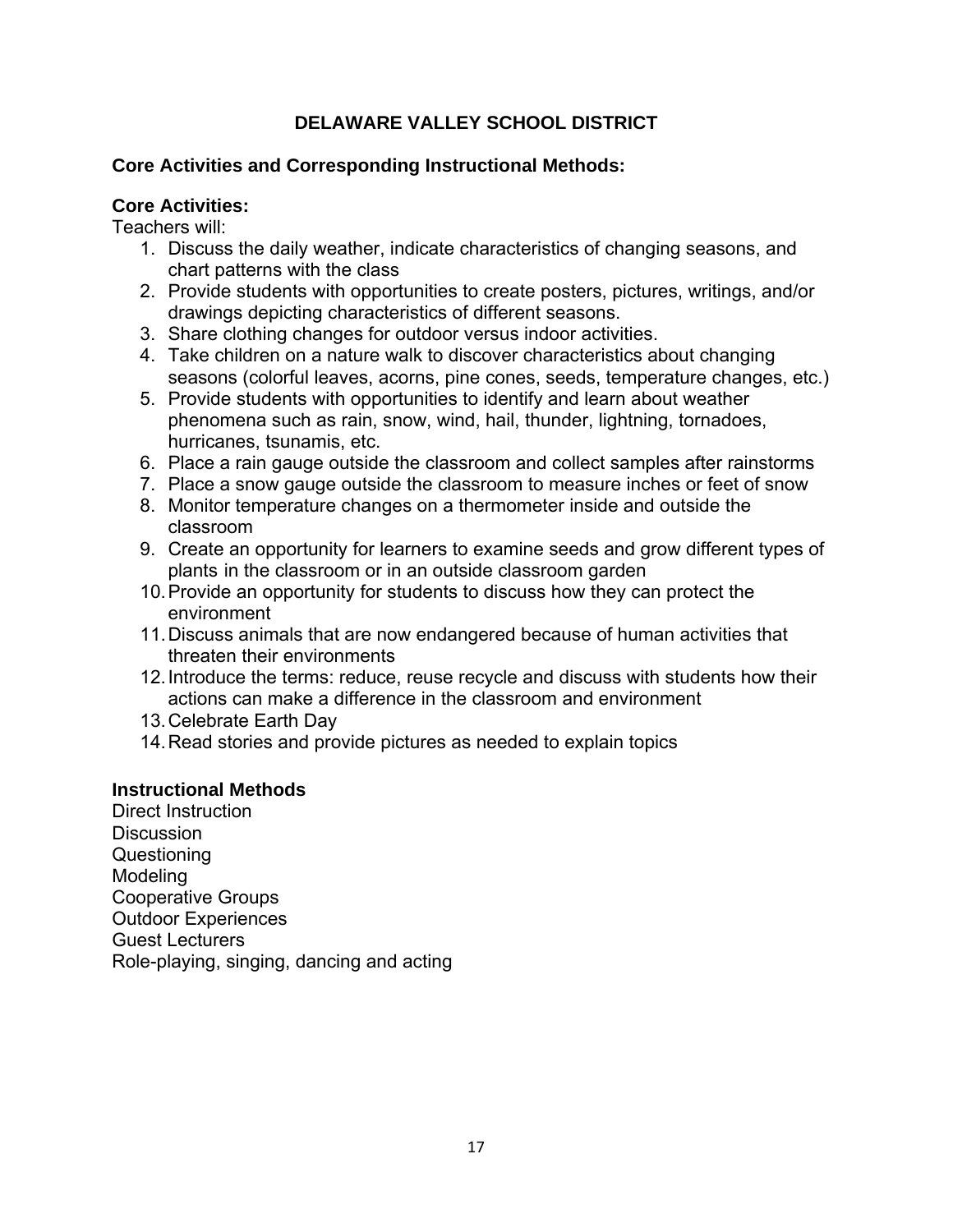#### **Assessments:**

#### **Diagnostic:**

Teacher Observation Questioning Classroom Discussion

#### **Formative:**

Teacher Observation Questioning Classroom Discussion **Checklists** Teacher Created Quizzes Portfolio Assessment **Summative:** Teacher Observation Questioning Classroom Discussion Teacher Created Tests Completed Portfolios

# **Extensions:**

- Establish a recycling paper center within the school and make periodic collections.
- Study and present information to the class about pollution and its effects on people.
- Create a seasonal poster with children that depicts proper clothing choices for each season.
- Take a walk and pick up litter with the class
- Take learners to places where they can appreciate human or natural resources such as farms or greenhouses.

# **Correctives:**

- Review items in the student handbook that are not allowed to be worn to school such as flip-flops and assist students in identifying proper alternatives such as sandals with straps
- Draw a person that is dressed appropriately for the weather.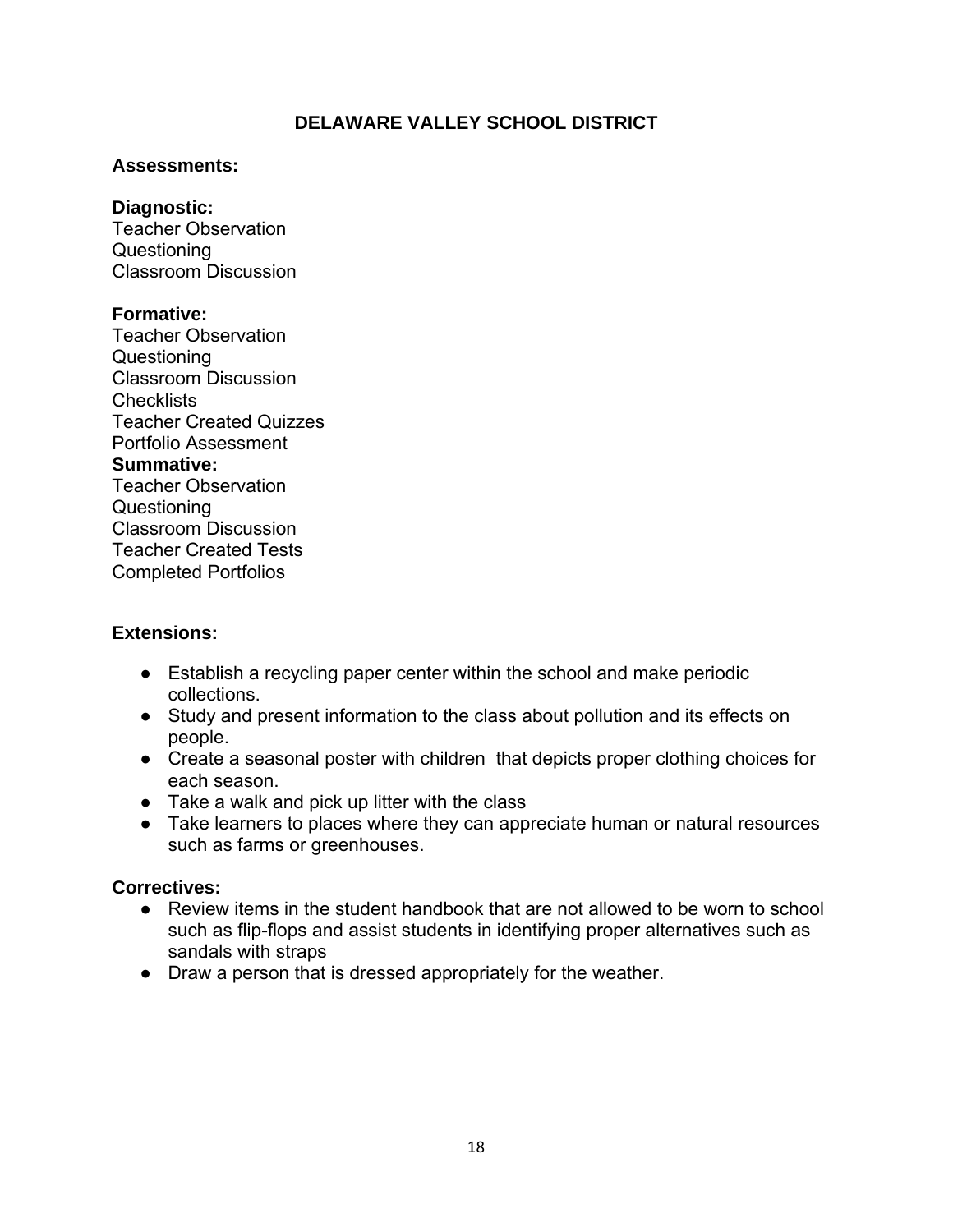#### **Materials and Resources:**

Social Studies Text: Macmillan/McGraw-Hill Timelinks, Grade K, *Hello, World!,*  Unit 2 "Where Do We Live?", Lessons 7-10 and Unit 3 "People Long Ago", Lessons 7-8 Teacher created materials Trade books on topics Guest lecturers Virtual field trips Internet resources (including but not limited to Grolier Online Passport, Safari Montage, Destiny) Videos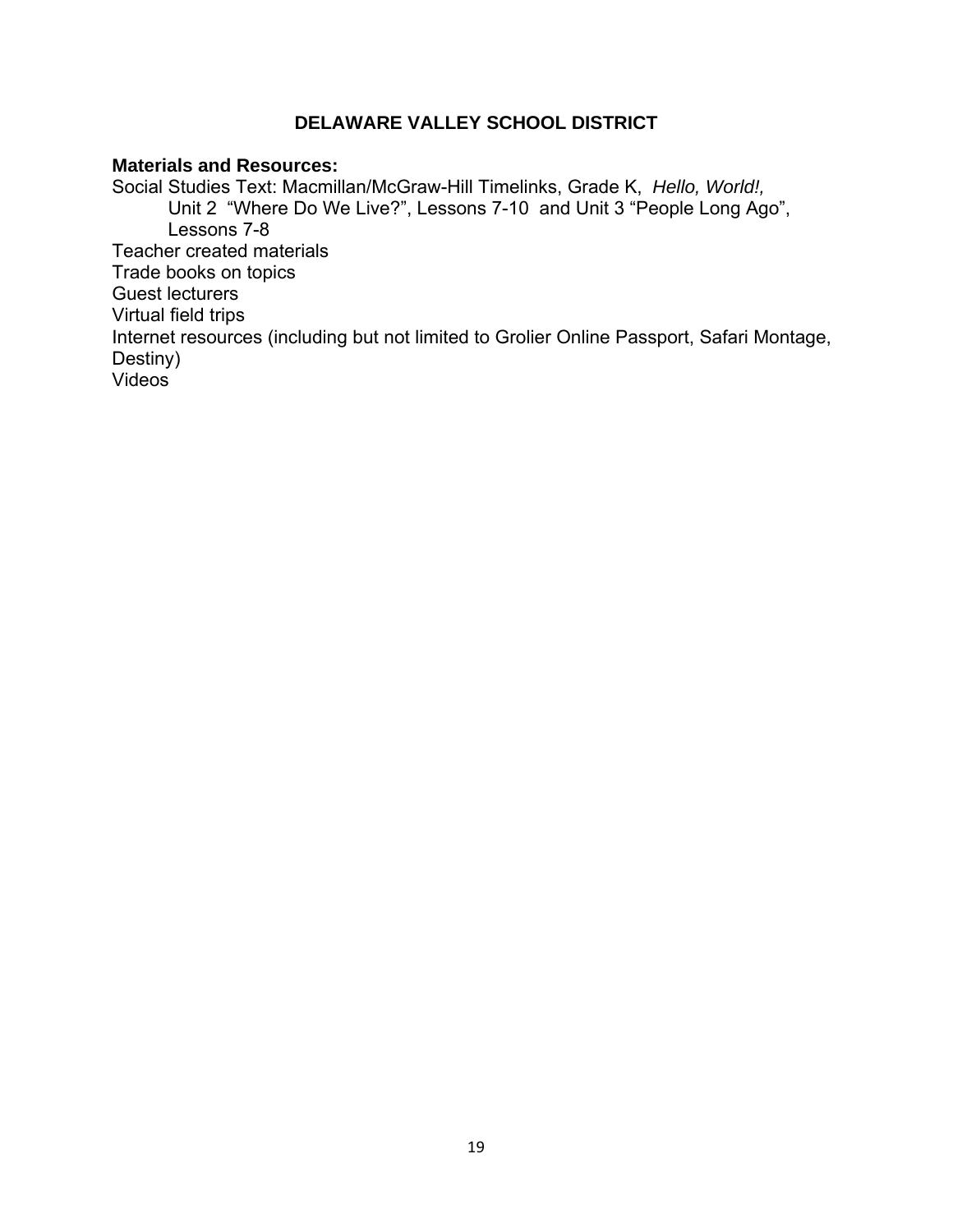# **Primary Textbook(s) Used for this Course of Instruction**

Name of Textbook: Hello, World!

Textbook ISBN #: 978-0-02-151482-3

Textbook Publisher & Year of Publication: Macmillan/McGraw-Hill 2009

Curriculum Textbook is utilized in (title of course): social studies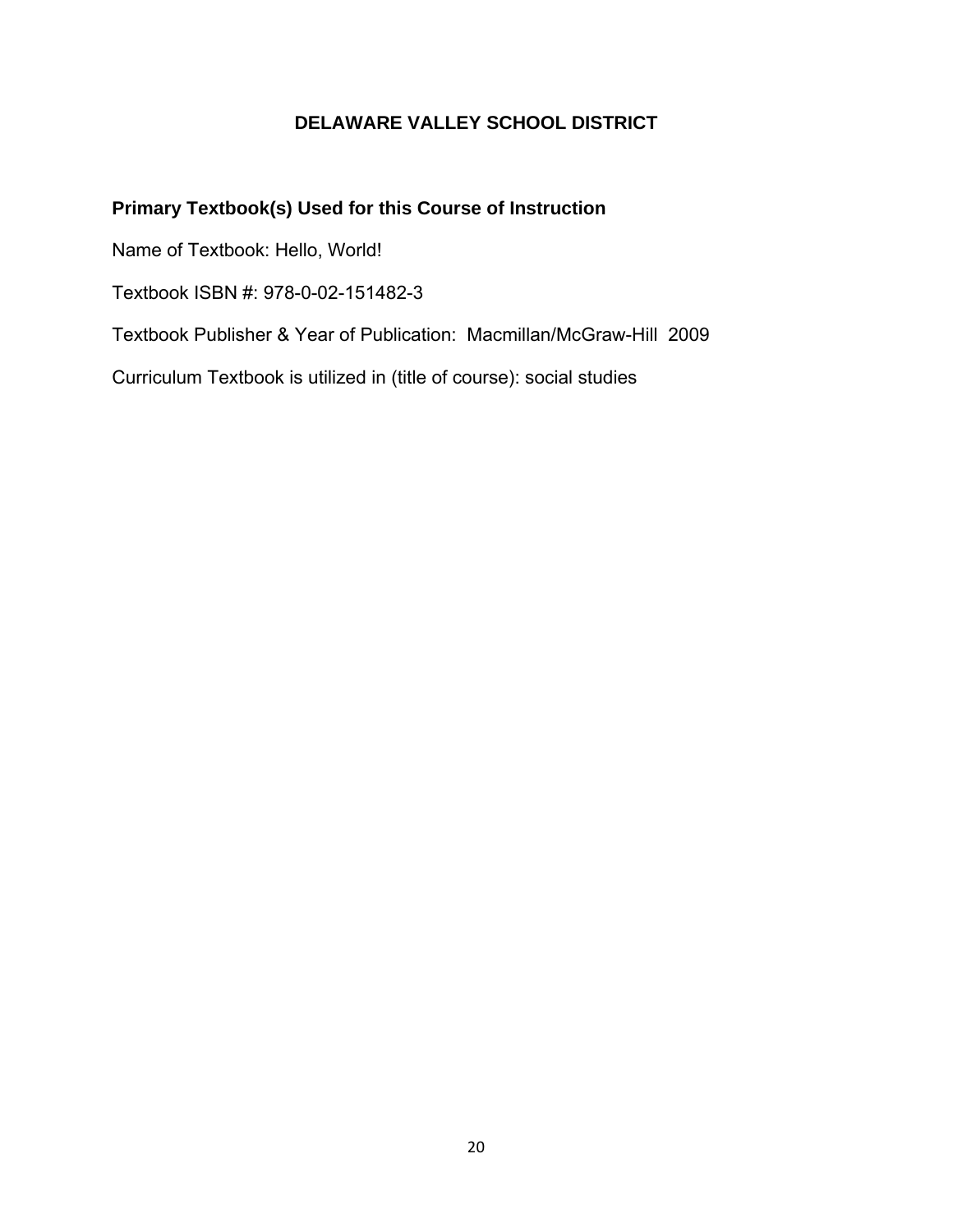# **Curriculum Plan**

**Unit: Economics Time Range in Days: Fourth Marking Period** 

**Standard(s):**  PA Academic Standards **Standards Addressed:**  6.3.K.D 6.4.K.A; 6.4.K.D 6.5.K.A; 6.5.K.C

# **Standard(s):**

Pennsylvania Academic Core Standards English/Language Arts **Standards Addressed:**  CC.1.3.K.A; CC1.3.K.B; CC1.3.K.C; CC1.3.K.F4.;CC1.3.K.G7. CC1.1.K.A; CC.1.2.K.B ;CC1.1.K.C ; CC.1.1.K.F; CC.1.1.K.G CC.1.4.K.D; CC1.4.K.F; CC1.4.K.L; CC1.4.K.O;CC.1.4.K.P CC.1.5.K.A; CC.1.5.K.C; CC.1.5.K.D

#### **Overview:**

In Unit 4, students will learn about money, how people work to get it, how they save it and the choices they make to spend it.

#### **Focus Question(s);**

What are people's needs? What are people's wants? What can you buy with money? Why do people work? How can you save money? What kind of job would you like to do? What are volunteers?

#### **Goals:**

Children will understand that people have needs, wants, and must make choices about spending money for what they need or want.

# **Essential Content/Objectives:**

*Students will:*

1. Recognize the difference between basic needs and wants and give examples (DOK 1)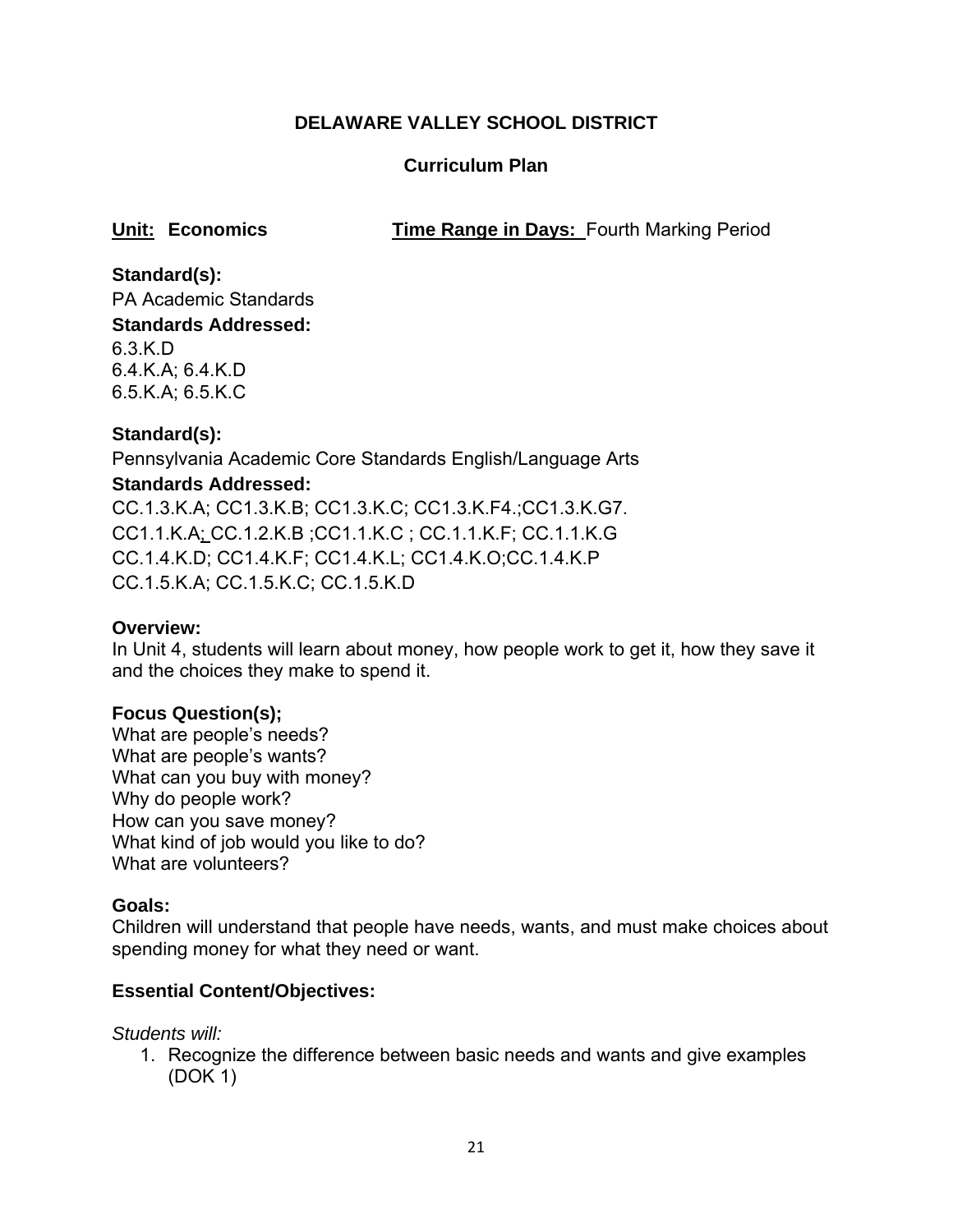- 2. Explain how scarcity often prevents us from having everything we want or need. (DOK 2)
- 3. Identify from pictures the needs and wants of people. (DOK 1)
- 4. Practice the process of making wise choices involving needs and wants. (DOK 3)
- 5. Explain that goods are things that are created, purchased, and bought or sold (DOK 2)
- 6. Explain that services are jobs that are done for other people (DOK 2)
- 7. Identify goods and services and compile a list for each (DOK 1)
- 8. Explain the difference between buyers and sellers (DOK 2)
- 9. Practice exchanging play money for make-believe goods to demonstrate the process of buying and selling. (DOK 4)
- 10. Give examples of people who sell things in the community (DOK 1)
- 11. Give examples of how people can be both buyers and sellers of goods and services (DOK 1)
- 12. Explain what happens when businesses in the community open or close (DOK 2)
- 13. Identify sellers who sell similar or identical merchandise and thus compete for business (DOK 1)
- 14. Describe what a price is and know it may differ from store to store (DOK 1)
- 15. Explain how people make choices every day when purchasing goods and services (DOK 2)
- 16. Identify advertising that influences people's choices (DOK 1)
- 17. Explain why adults work. (DOK 2)
- 18. Name occupations and describe what the workers do. (DOK 1)
- 19. Identify the occupation of parents, caretakers, and other adults (DOK 1)
- 20. Identify an occupation that the student likes. (DOK 1)
- 21. Draw a picture and write about an occupation. (DOK 1)
- 22. Identify goods and services provided by the government (DOK 1)
- 23. Match simple descriptions of people's work in a community with pictures illustrating jobs (DOK 1)
- 24. Recognize how jobs are similar and different. (DOK 1)
- 25. Identify reasons people might save money for the future. (DOK 1)
- 26. Recognize that banks are services provider that hold onto your money and keep it safe (DOK 1)
- 27. Listen to various stories about community helpers and various jobs. (DOK 1)
- 28. Use computers to find and examine information and view video-clips about different occupations (DOK 3)
- 29. Use computers and on-line resources to find, examine and discuss area businesses (DOK 3)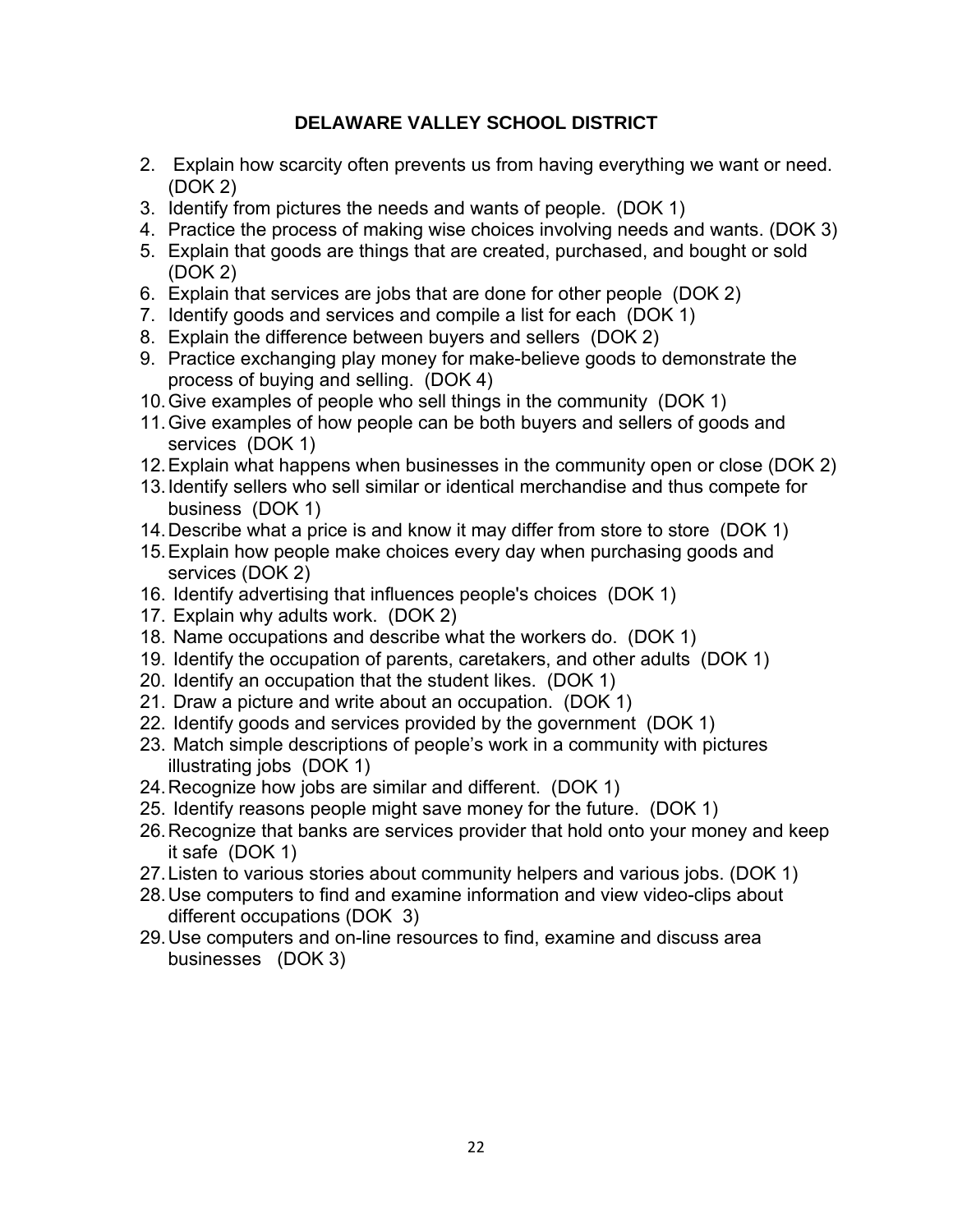#### **Core Activities:**

*Teachers will:*

- 1. Choices by identifying the needs and wants of others, realizing this is a difficult concept
- 2. Provides pictures for learners to use in the process of distinguishing between needs and wants
- 3. Help learners reflect on how wants are sometimes confused for needs
- 4. Create a list of the things people use money to purchase
- 5. Read stories to the class about various occupations
- 6. Make a list of different occupations in our community
- 7. Collect and display pictures of government workers providing services to the community.
- 8. Bring in clothing that identifies workers of specific occupations
- 9. Invite parents of students into the classroom to talk about their occupations
- 10. Read various stories that describe or discuss government services

#### **Instructional Methods**

Direct Instruction **Discussion Questioning** Modeling Cooperative Groups Outdoor Experiences Guest Lecturers Role-playing, singing, dancing, and acting

#### **Assessments:**

#### **Diagnostic:**

Teacher Observation Questioning Classroom Discussion

#### **Formative:**

Teacher Observation Questioning Classroom Discussion **Checklists** Teacher Created Quizzes Portfolio Assessment

#### **Summative:**

Teacher Observation Questioning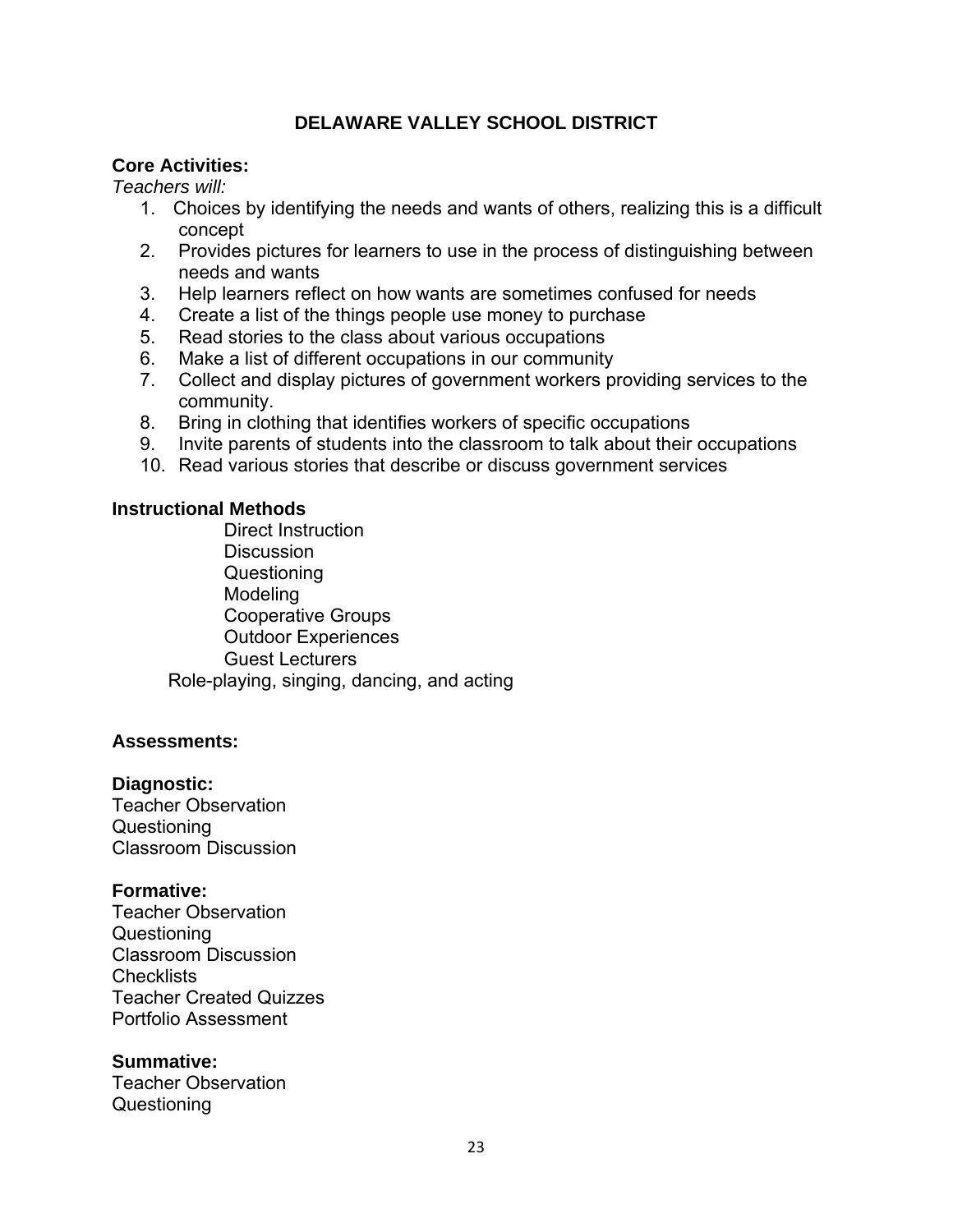Classroom Discussion Teacher Created Tests Completed Portfolios

#### **Extensions:**

- Take a field trip to city hall, the courthouse, or a municipal building.
- Take a field trip to a manufacturing facility, hospital, fire house or other place of employment
- Invite fire-fighters to visit the school, show and demonstrate their equipment and run a fire-safety program with the children
- Invite guests into classrooms to describe their occupations
- Pick a favorite occupation and bring in something to show the class about that job

#### **Correctives:**

- Make a list of possible job choices and list the pros and cons about each job
- Draw a picture of something the child needs to live
- Draw a picture of something the child wants but does not need.
- Dress-up as your favorite worker for the day

#### **Materials and Resources:**

Social Studies Text: Macmillan/McGraw-Hill Timelinks, Grade K, *Hello, World!,*  Unit 4 "Why We Work", Lessons 1-7 Teacher created materials Trade books on topics Guest lecturers Virtual field trips Internet resources (including but not limited to Grolier Online Passport, Safari Montage, Destiny) Videos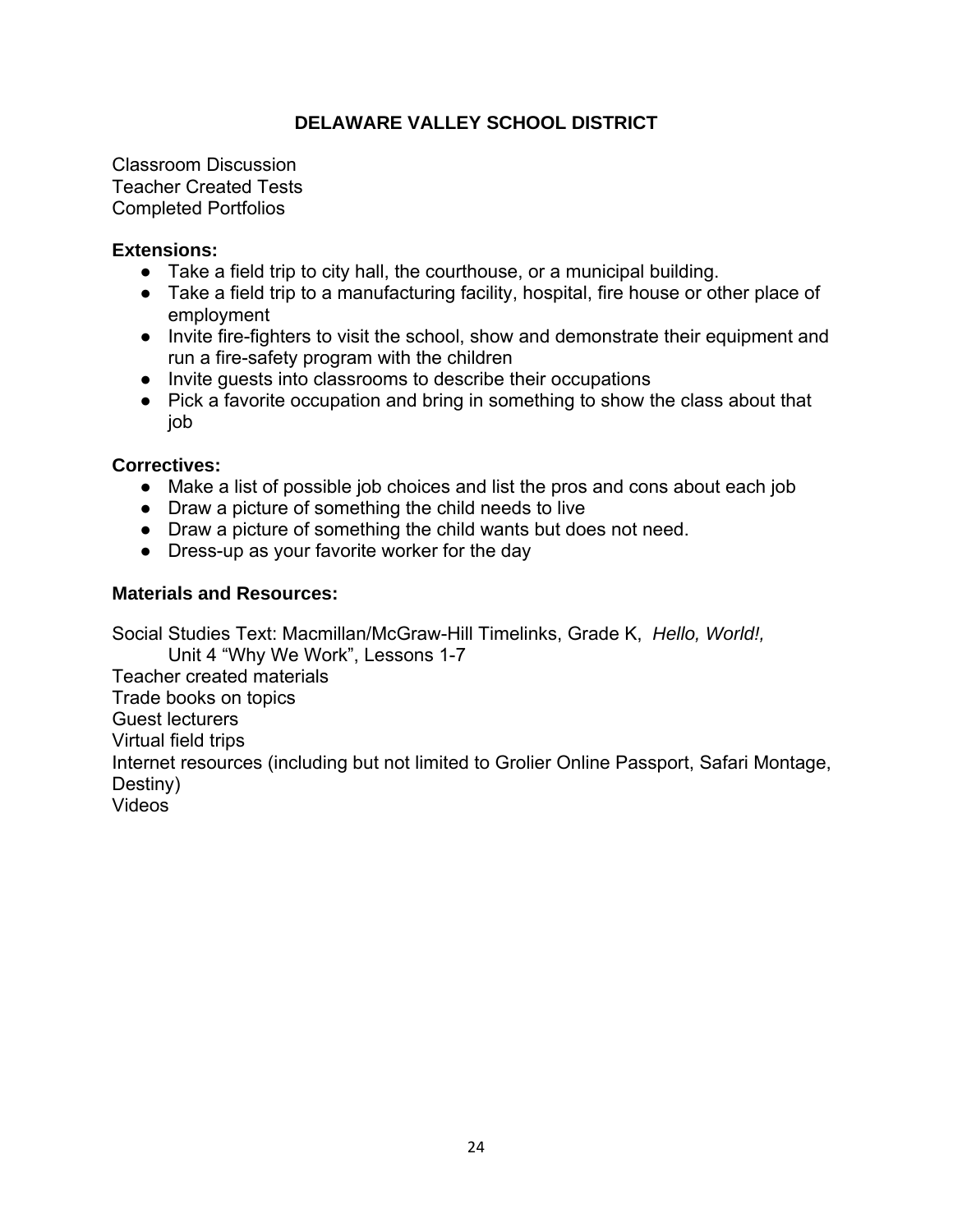# **Primary Textbook(s) Used for this Course of Instruction**

Name of Textbook: Hello, World!

Textbook ISBN #: 978-0-02-151482-3

Textbook Publisher & Year of Publication: Macmillan/McGraw-Hill 2009

Curriculum Textbook is utilized in (title of course): social studies

# **Appendix**

**https://www.pdesas.org**

**www.macmillianmh.com**